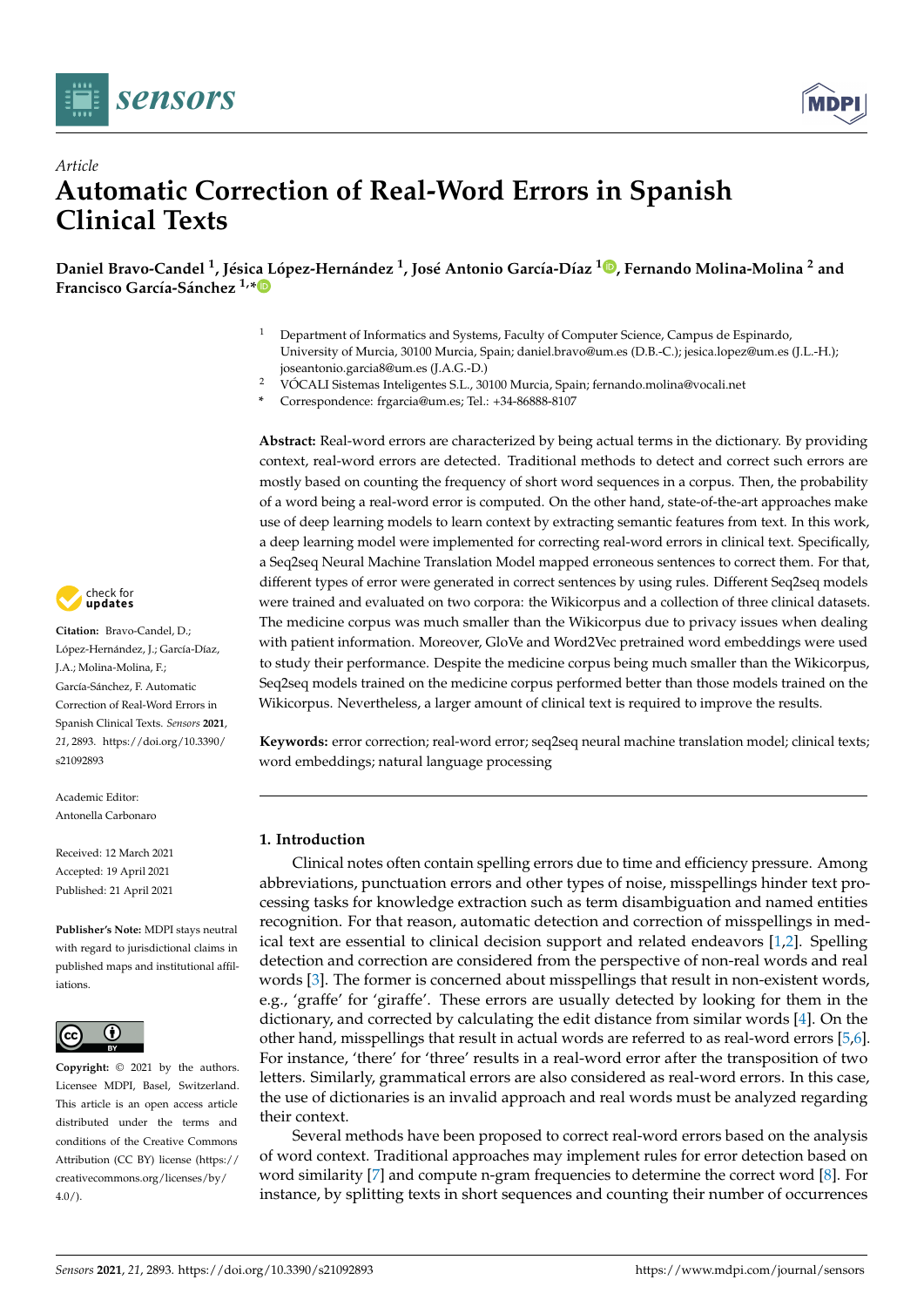in a corpus, the probability of a word being a real-word error is obtained. However, short n-grams may convey ambiguous meaning, whereas long n-grams are less frequently found. More recently, deep learning (DL) models have been trained to reflect semantic and syntactic features from words. Recurrent neural networks (RNNs), specifically long short-term memory (LSTM) and gated recurrent unit (GRU) cells, memorize relationships between different time steps in an ordered sequence. Thus, RNNs became the structural units of the encoder-decoder system in seq2seq neural machine translation, which has been proposed for grammatical error correction [\[9\]](#page-24-8). By contrast, attention mechanisms have replaced LSTM networks in the transformer architecture providing state-of-the-art results [\[10,](#page-24-9)[11\]](#page-24-10).

In this work, a DL approach based on a seq2seq neural machine translation model has been implemented to correct real-word errors in medical texts written in Spanish. Large amounts of data are required to train the model. Therefore, synthetic erroneous sentences were generated by applying a set of rules. Each rule generated a different real-word error type. Correct sentences were extracted from the Wikicorpus and a collection of medicine corpora containing clinical notes in Spanish. The use of pre-trained word embeddings is also relevant in order to extract as many context features from words as possible [\[12\]](#page-24-11). Therefore, Word2Vec and GloVe embeddings has been also used as the input data to the model.

The rest of the paper is organized as follows. In Section [2,](#page-1-0) state-of-the-art approaches for real-word error correction are explored. Then, the approach proposed in this work is described in Section [3,](#page-5-0) including the corpora used to train the model, pretrained embeddings and the developed model. In Section [4,](#page-14-0) the experiment conducted to validate the model and its results are discussed. Finally, conclusions and future work are put forward in Section [5.](#page-21-0)

#### <span id="page-1-0"></span>**2. Related Works**

Eight approaches were studied for the purpose of real-word error automatic correction and other related endeavors. The analyzed approaches were applied to texts in English, Basque, Arabic and Spanish, but related works for Spanish text are not common. The methods encountered have been distinguished between rule-based, n-gram counting, noisy channel, neural embedding and DL methods. Traditional works corresponded to rulebased systems and word or n-gram counting. The two first studied approaches are the result of combining the former for detection and the later for correction. However, error diversity is wide and simple methods may have a limited scope. For that reason, the more complex a model is, the more robust it will be against different types of error. Similar to n-gram language models, word embeddings are used for correcting errors by analyzing their context. On the other hand, DL models learn language representations from previous examples.

Rule-based approaches are the most straightforward solution. Provided that a condition is met, a predetermined action takes place. However, their implementation is not necessarily easy, since precise knowledge, as well as an efficient, ordered and complete set of rules, are required for testing every possible scenario.

One example of a rule-based system was developed in [\[7\]](#page-24-6) for error detection. The following rules were implemented for detecting a set of misspelling corrections: edit distance equal to one, missing white space between two words, edit distance equal to two, words phonetically similar, combination of the first two rules and concatenation of multiple words. These rules were applied sequentially; if a rule matched at least one valid suggestion, the rest were not verified and the procedure was stopped. On the other hand, the authors introduced a frequency-based correction method. Candidates were generated by the detection rules. Suggestions were ranked in two ways: taking into account the context of the misspelled word and calculating single word frequency. In the first case, the Carnegie Mellon University (CMU)-Cambridge Statistical Language Modelling Toolkit was used to compute unigram, bigram and trigram probabilities. In the second case,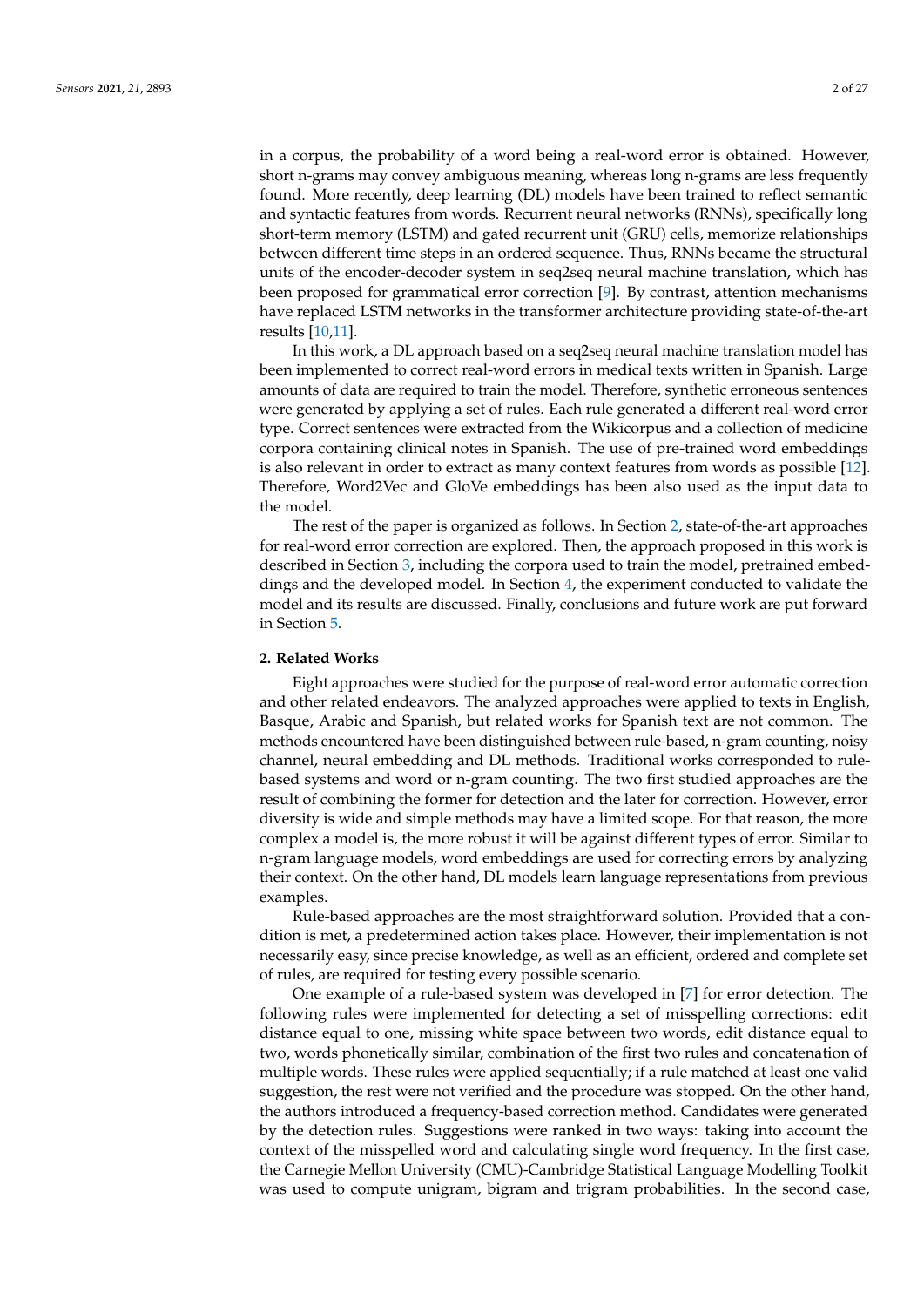word occurrences were counted in the training corpus. A knowledge base was built from dictionaries containing standard medical terminology. It was intended to remove as many noisy terms as possible, i.e., abbreviations and variant formats, that could mislead counting. Finally, both context and single frequencies were combined for a more precise correction.

In addition, a set of heuristics was applied, as accuracy of corrections would increase for special cases. For instance, suggestions generated by an edit distance equal to one did not follow the main algorithm and were not ranked by the context-sensitive ranking algorithm. Misspellings of adverbs ending with "-ly" were corrected satisfactorily by picking the first candidate in the ranking ending with "-ly". The use of heuristics suggests the weakness of rule-based systems due to the variety of error nature.

On the other hand, n-grams consist of sequences of words. A language model assigns probabilities to sequences of words, i.e., the probability of a sequence to occur in a text or corpus. Common n-grams are made of two and three words (bigrams and trigrams), larger sequences may not be often found in the corpus and would result in poorly accurate models. Interestingly, n-grams take into account the context of the error.

Pratip and Bidyut [\[8\]](#page-24-7) developed a system based on the local word bigram and trigram. The probabilities of the n-grams allow the simultaneous detection and correction of real words. To obtain the probabilities, each target word is assigned a confusion set. This set is made of words taken from a dictionary, whose minimum edit distance with respect to the target word is equal to one. The target word is also included. Next, the bigrams and the trigram of all the words in the set are formed and their frequencies are obtained using the Brigham Young University (BYU) corpus n-gram counts. Then, n-gram probabilities are computed. Next, the probability of the left bigram as an example of how to calculate an n-gram probability is defined:

$$
P\left(W_j^i\middle|W^{i-1}\right) = \frac{count\left(W^{i-1}W_j^i\right)}{\sum_{r=0}^{k_i} count\left(W^{i-1}W_r^i\right)}
$$
\n<sup>(1)</sup>

 $W_j^i$  is the word from the confusion set and  $W^{i-1}$  is the word to the left of  $W_j^i$ . By counting the occurrences of  $W^{i-1}W^i_j$ ,  $P\left(W^i_j\middle| W^{i-1}\right)$  is obtained. Finally, the score is computed by a linear combination of left, right bigrams and trigram probabilities. To detect real words, some rules are applied. In general, a real word was detected if the score of the target word was below 0.01. This threshold was the estimated confidence value for a real-word error to occur. Because the score of some correct words could be zero, scoring its stemmed form was also considered. Correction is done by replacing the detected error by the candidate with the highest score. At last, the method was tested on a corrupted set of 25,000 words from the Project Gutenberg corpus [\(http://www.gutenberg.org/](http://www.gutenberg.org/) (accessed on 20 April 2021)). To introduce errors in the test dataset, one from every twenty words was selected to generate a set of strings by substituting, adding or deleting characters. Then, a string was picked at random from those valid words. In this way, 50 real-word errors were introduced.

Alternatively, errors may be thought of as the distorted output of a communication channel: the noisy channel distorts the correct word passing through it. In this way, correction is done by passing every word through a model of the noisy channel and identifying the closest output to the error. Correction is estimated by means of Bayesian inference as follows:

$$
c' = argmax P(x|w)P(w),
$$
\n(2)

 $P(x|w)$  is the probability that word *w* will be distorted (i.e., misspelled) as *x*, whereas  $P(w)$  is the probability of *w* being generated by the source. Estimation  $c'$  is the correct word predicted by the model. *P*(*w*) can be calculated by counting the word frequency in the corpus.  $P(x|w)$  can be obtained by computing the inverse of the Damerau–Levenshtein distance between *w* and *x*.

Lai et al. [\[13\]](#page-24-12) propose the noisy channel for spelling correction in medical texts. First, preprocessing was done so as to minimize errors present in the training corpus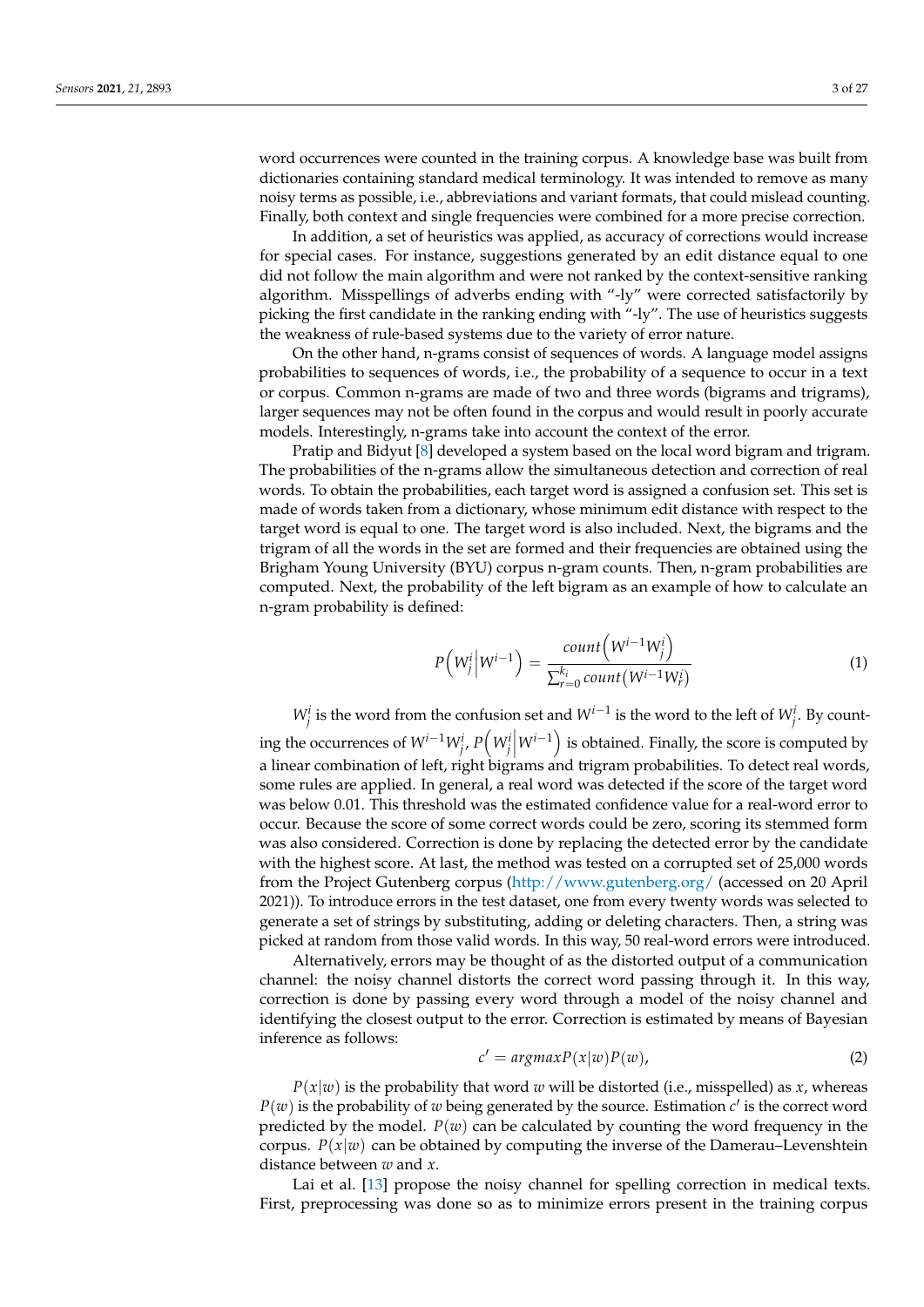and avoid later attempts of correcting proper names, email and website addresses by the spell checker. In addition, commonly misspelled terms such as 'alot' were localized and corrected. Stanford Named Entity Recognition was used to avoid misclassification of person names as errors. Second, detection of misspellings was done with the help of dictionaries containing standard medical terminology. If a word was not found in the vocabulary, it was considered as a possible misspelling. However, this approach is not valid for detecting real-word errors. Moreover, a list of suggestions was obtained for each misspelling using Aspell. A ranking system based on Equation (2) was applied. The error was corrected if the first suggestion had a score below a threshold value that varied with the misspelling length.

Among the solutions that have been described so far, only n-grams take advantage of the error context. Nevertheless, the best current option for that is the use of word embeddings. An embedding is a representation of words in a vector space. A vector represents a word and consists of features describing the context of the word in a corpus. Therefore, two close vectors in the space have similar meaning.

Fivez et al. [\[14\]](#page-24-13) took advantage of word embeddings for retrieving contextual information and countering the frequency bias of context-insensitive correction methods based on corpus frequency. A word embedding is a vector representation of a word, where each vector entry contains semantic and syntactic information [\[3\]](#page-24-2). Their work is focused on correcting non-word errors that had been already provided, therefore, no detection method is described. On the other hand, the authors recommended this method for correcting real-word errors. Candidates selection was done according to a Damerau–Levenstein distance of 2 and the Double Metaphone from Aspell, an algorithm for determining the similarity of two words by analyzing their phonetics. To create the word embedding, a FastText skip-gram model was trained on a 450-million-word corpus using the default parameters and an embedding dimension of 300. Scoring of correction candidates was done by computing the cosine similarity between the candidate word and the context vector. The context vector was obtained by computing a weighted sum of the word vectors surrounding the error. Finally, the score was divided by the Damerau–Levenshtein distance between the candidate and the error. Should the candidate be not be included in the vocabulary, it would be penalized. The misspelling was replaced by the first candidate in the ranking.

More recently, DL approaches have been explored. They already implemented solutions for such tasks as speech recognition, language translation and text generation in the Natural Language Processing (NLP) field [\[3\]](#page-24-2). Not surprisingly, researchers have been studying their performance on the automatic correction of texts. For instance, the seq2seq neural machine translation [\[15\]](#page-25-0) is one the most successful methods, although it was initially designed for language translation. It consists of an encoder, which maps a sentence from one language to an intermediate vectorized format, and a decoder, which decodes it into a second language. When applied to automatic correction, the source is the erroneous sentence and the target is the correct sentence. The uselessness of a detection method is noticed, since the whole sentence undergoes translation. Nevertheless, the major drawback of language encoders is the requirement of very large amounts of data for the optimization of the model parameters. As a solution, synthetic data is generated by introducing errors in correct sentences.

In [\[11\]](#page-24-10) a seq2seq approach was used for error correction in the Basque language. The studied model was the open-source OpenNMT-py, a Seq2Seq architecture based on a selfattention mechanism [\[16\]](#page-25-1). A set of rules generated four types of grammatical error: subjectverb discordance, wrong use of verb tenses, misuse of verbal suffixes and verb paradigm. The rules consisted in replacing specific words. To do so, grammatical information was provided by Eustagger, a morphosyntactic analyzer for the Basque language. For example, a verb in the future tense was replaced by its equivalent in the present tense. By applying these rules in different ways, three datasets were created for training the model. In addition to these, a baseline dataset was compiled, where words were replaced randomly, provided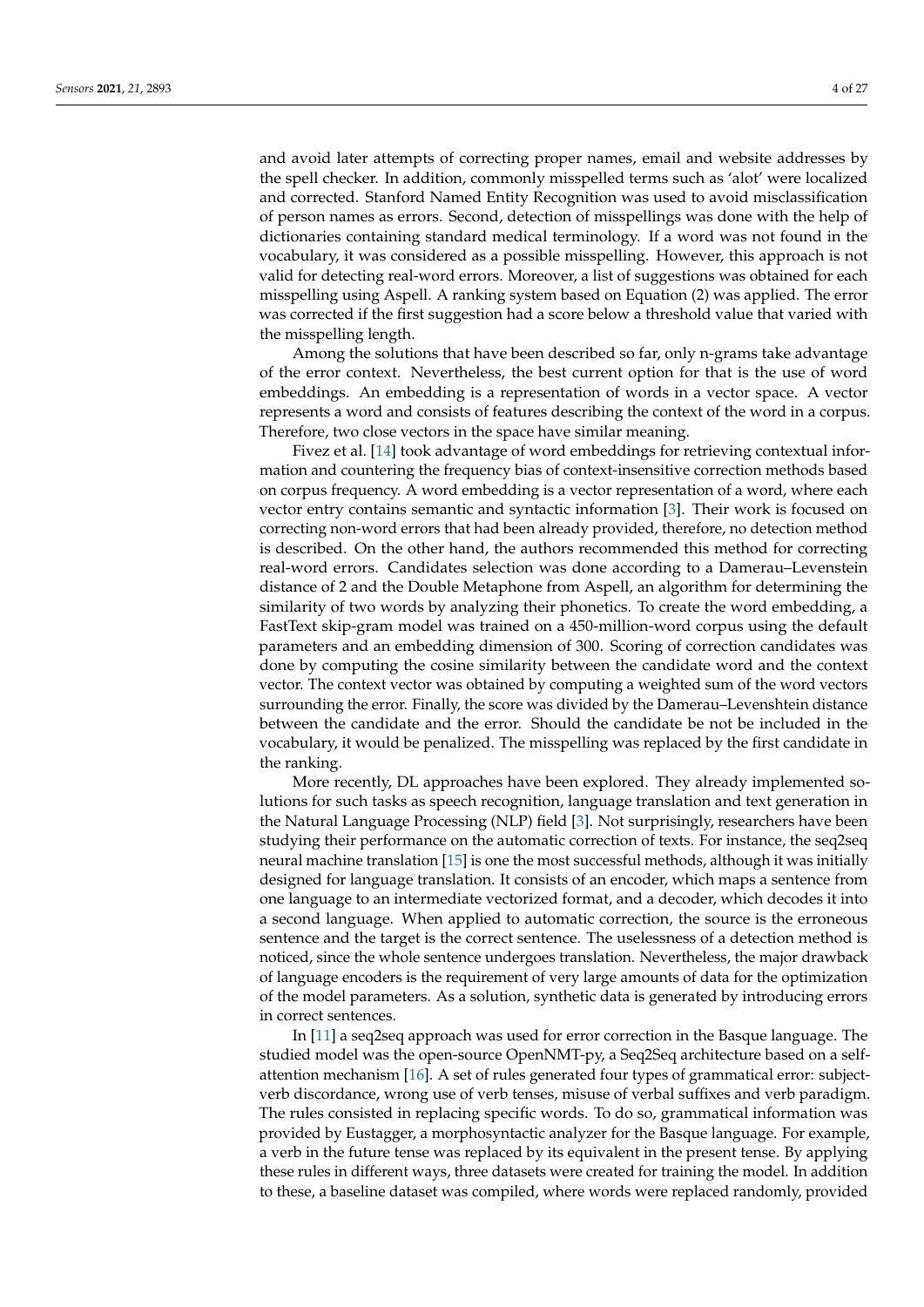that the bigram (previous word, replacement word) existed in the corpus. The first dataset generated by the rules was obtained by randomly applying just one to each correct sentence. The second dataset contained sentences with one type of error by applying every rule to each correct sentence. At last, the third one contained sentences with several types of error by applying all rules, if possible, to each correct sentence. Moreover, a development dataset was created automatically following the four strategies. An additional manually reviewed dataset was created, since the rules could sometimes generate correct sentences. Finally, unknown words were treated by Byte-Pair Encoding (BPE) tokenization to avoid the open vocabulary issue.

On the other hand, ELMo (Embeddings from Language Models) [\[17\]](#page-25-2), BERT (Bidirectional Encoder Representations from Transformers) [\[18\]](#page-25-3) and RoBERTa (Robustly Optimized BERT pre-training Approach) [\[19\]](#page-25-4) are considered the state-of-the-art bidirectional pretrained encoders for language modelling. ELMo learns embeddings that vary according to the context. Therefore, a word may have multiple representations, in contrast to those modelled by fastText [\[20\]](#page-25-5), GloVe [\[21\]](#page-25-6) and Word2Vec [\[22\]](#page-25-7). BERT learns language representations bidirectionally by randomly masking the tokens of the input texts. RoBERTa is a highly pretrained BERT model. All of them can be fine-tuned for different NLP tasks, such as sentiment analysis and next sentence prediction, by adding a few layers and further training the resulting models.

The ability of these models to detect and locate grammatical errors was studied in [\[23\]](#page-25-8). Error examples were taken from the NUCLE (NUS Corpus of Learner English) dataset consisting of pairs of erroneous and correct sentences. A confusion set of words was developed for each error type. The most frequent error types were selected: article, preposition, link words, noun number and verb form replacements, to name a few. The probability of confusing one correct word by another was calculated based on the frequency of that error occurring in NUCLE. To analyze the extent to which the pretrained encoders identify grammatical errors, probabilistic transformation was used. The method consisted in sampling the error examples collected from NUCLE and introducing them in selected positions, which were determined by a parse tree modeled by a syntactic parser. Thus, separate datasets were built for each error type. Each dataset was made of 10,000 sentences of 10 to 60 tokens from the 1B Word Benchmark. One or two errors were introduced to half of the sentences. The datasets were split into training, development and testing sets by a proportion of 80–10–10, respectively. The following pretrained encoders were evaluated: (1) ELMo, pretrained on the bidirectional language modelling task on the 1B Word Benchmark; (2) BERT-base-uncased, pretrained on masked language modelling and next sentence prediction tasks on 16 GB English text; and (3) RoBERTa, pretrained on 160 GB data. An attention-mechanism layer and a binary classifier layer were added on top of these models, which were then trained on the error datasets, while the pretrained layers remained fixed to study their ability to retain information about the error positions. In this manner, the attention layer was intended to evaluate the identification of the error position in the sentence and the binary classifier would determine the correctness of the sentence. As a result, the contextual layers have a stronger ability to detect and locate errors than the input embedding layers.

In [\[24\]](#page-25-9) the authors present a system named Sahah for the automatic spelling correction for dyslexic Arabic text. The proposed tool detects misspelled words by searching for each word in a dictionary and combines a statistical approach by using the prediction by partial matching (PPM) compression-based language model and edit operations to generate possible alternatives for each misspelled word. Then, the correct alternative is chosen using the number of bits required to encode the text using a compression algorithm. In their experiments, the authors first evaluated the accuracy of the system using an Arabic corpus containing errors made by dyslexic writers with 28,203 words, namely, the Bangor Dyslexic Arabic Corpus (BDAC), and then compared the results with those obtained using word processing software and an existing text correction tool called Farasa. The BSK corpus,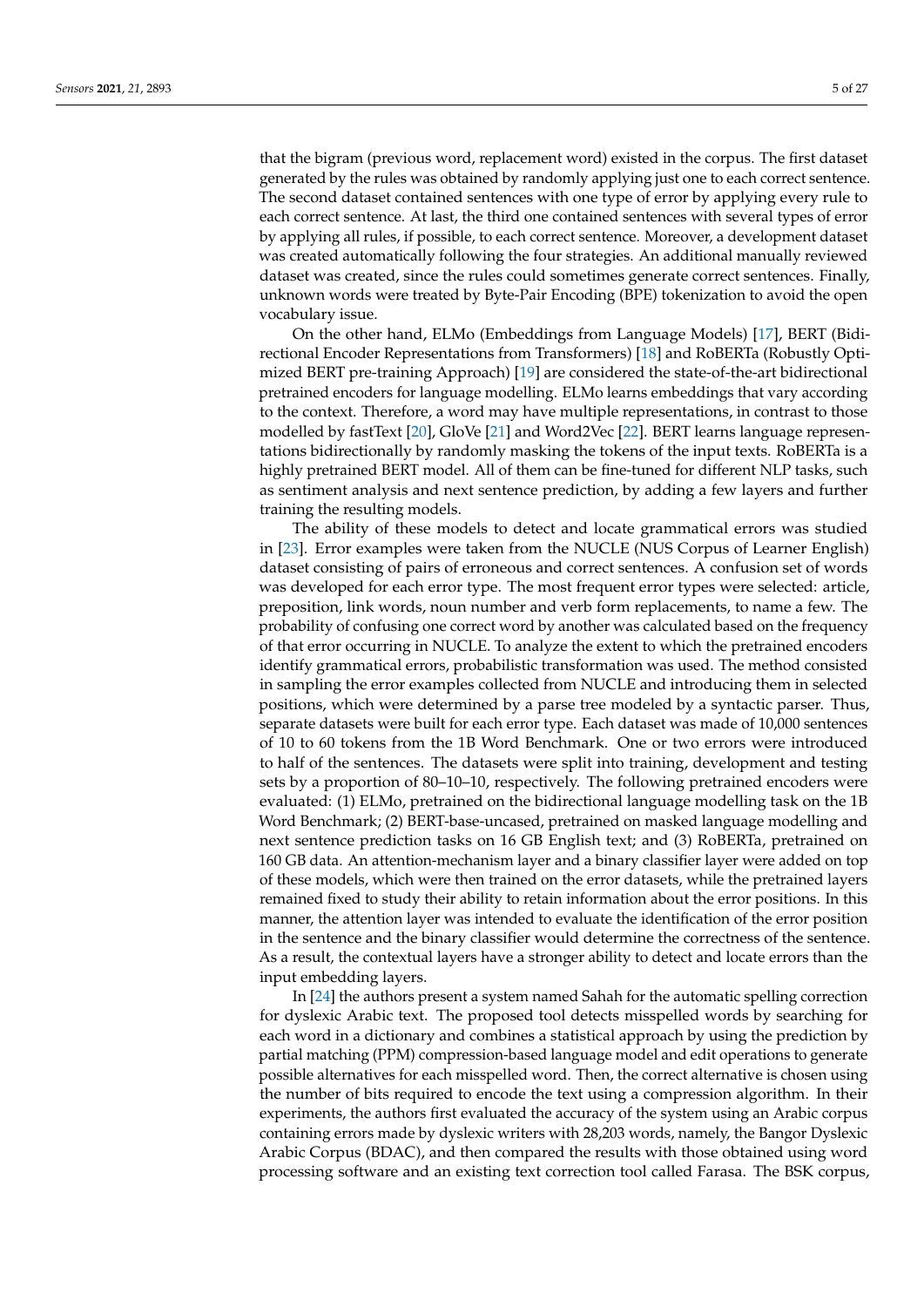which combines three representative corpora for the Arabic language, was used to train the model.

Finally, a collocation error correction in Spanish learner corpora is described in [\[25\]](#page-25-10). Miscollocations are detected using a frequency-based metric. In particular, a corpus consisting of lists of PoS-tagged n-grams in Spanish is used as a reference. If the frequency of a given collocation in the reference n-gram list is bellow an empirically calculated threshold, then such collocation is considered erroneous. Then, in order to correct the miscollocation different strategies are considered. First, synonyms of the terms used in the original collocation are analyzed to check if they form a valid collocation. Otherwise, one out of three possible correction selection metrics are applied to select among correction candidates generated from the original collocation, namely, affinity metric, lexical context metric and context feature metric. The Spanish learner corpus '*Corpus Escrito del Español L2*<sup>0</sup> (CEDEL2) is used in the experiments to test the performance of the collocation recognition approach and each of the miscollocation correction metrics.

Table [1](#page-5-1) summarizes the corpora and methods used in each study. Eight different approaches were studied. A rule-based system might be straight-forward for detecting known error types in the text, however, there exist many exceptions which may be unnoticed by the rules. N-grams attempt to model language by grouping together short sequences of words and take into account near context when correcting errors. However, correction is based on counting the frequency of occurrence of n-grams, therefore, very large corpora are required for this solution to be effective. On the other hand, approaches based on neural networks provide more information about context than n-grams, although the issue of the amount of data persists. Finally, most of these methods were applied to English corpora. In this work, neural networks were proposed to automatically correct clinical texts in the Spanish language.

| Study                                                                                                                                                                                                                                                                                                                                                                                                                                                                                                  | Corpora                                                                                             | <b>Methods</b>                                                                                                                                    | Language |
|--------------------------------------------------------------------------------------------------------------------------------------------------------------------------------------------------------------------------------------------------------------------------------------------------------------------------------------------------------------------------------------------------------------------------------------------------------------------------------------------------------|-----------------------------------------------------------------------------------------------------|---------------------------------------------------------------------------------------------------------------------------------------------------|----------|
| $[7] \centering% \includegraphics[width=1\textwidth]{images/TransY.pdf} \caption{The first two different values of $d=3$ and $d=4$ (left) and $d=5$ (right) and $d=6$ (right) and $d=6$ (right) and $d=6$ (right) and $d=6$ (right) and $d=6$ (right) and $d=6$ (right) and $d=6$ (right) and $d=6$ (right) and $d=6$ (right) and $d=6$ (right) and $d=6$ (right) and $d=6$ (right) and $d=6$ (right) and $d=6$ (right) and $d=6$ (right) and $d=6$ (right) and $d=6$ (right) and $d=6$ (right) and $$ | Corpus of clinical records of the<br>Emergency Department at the<br>Concord Hospital, Sidney.       | Rule-based system and<br>frequency-based method for detection<br>and correction, respectively.                                                    | English  |
| [8]                                                                                                                                                                                                                                                                                                                                                                                                                                                                                                    | Brigham Young University bigram<br>and trigram corpus.                                              | Correction frequency-based method:<br>bigram and trigram counting.                                                                                | English  |
| $[13]$                                                                                                                                                                                                                                                                                                                                                                                                                                                                                                 | Free-text allergy entries from Allergy<br>Repository (PEAR).<br>Clinical free-text from the Medical | Dictionary look-up detection method<br>and noisy channel correction method.<br>No detection method. Word                                          | English  |
| $\lceil 14 \rceil$                                                                                                                                                                                                                                                                                                                                                                                                                                                                                     | <b>Information Mart for Intensive Care</b><br>III (MIMIC-III) database.                             | embedding cosine similarity for<br>correction.                                                                                                    | English  |
| $[11]$                                                                                                                                                                                                                                                                                                                                                                                                                                                                                                 | Sentences extracted from Basque<br>news websites.                                                   | Correction with seq-2-seq Neural<br>Machine Translation model.                                                                                    | Basque   |
| [23]                                                                                                                                                                                                                                                                                                                                                                                                                                                                                                   | Sentence pairs from 1B Word<br>Benchmark.                                                           | BERT, RoBERTa and ELMo encoders<br>and feature/fine-tuning based<br>training for error location.                                                  | English  |
| $\left[24\right]$                                                                                                                                                                                                                                                                                                                                                                                                                                                                                      | Bangor Dyslexic Arabic Corpus<br>(BDAC).                                                            | Dictionary look-up detection method.<br>PPM language model, edit operations<br>and compression codelength for<br>correction.                      | Arabic   |
| [25]                                                                                                                                                                                                                                                                                                                                                                                                                                                                                                   | Corpus Escrito del Español L2<br>(CEDEL2).                                                          | Error detection based on the<br>frequency of n-grams. Affinity, lexical<br>context and context feature metrics to<br>select candidate correction. | Spanish  |

<span id="page-5-1"></span>**Table 1.** Corpora and methods used in each study.

#### <span id="page-5-0"></span>**3. Seq2Seq Neural Machine Translation-Based Approach to Texts Correction**

In this work we propose the use of seq2seq for Neural Machine Translation. In this way, erroneous texts must be tokenized in sentences, which are the input to the model. The model then maps the erroneous sentences to the correct sentences, provided that it learnt context from previous examples. Additionally, pretrained embeddings containing semantic features have been implemented in the model. The overall process and stages adopted in this research are depicted in Figure [1.](#page-6-0) In a nutshell, the data analysis pipeline of our proposal is as follows. First, two corpora are collected to train and test the system. For that,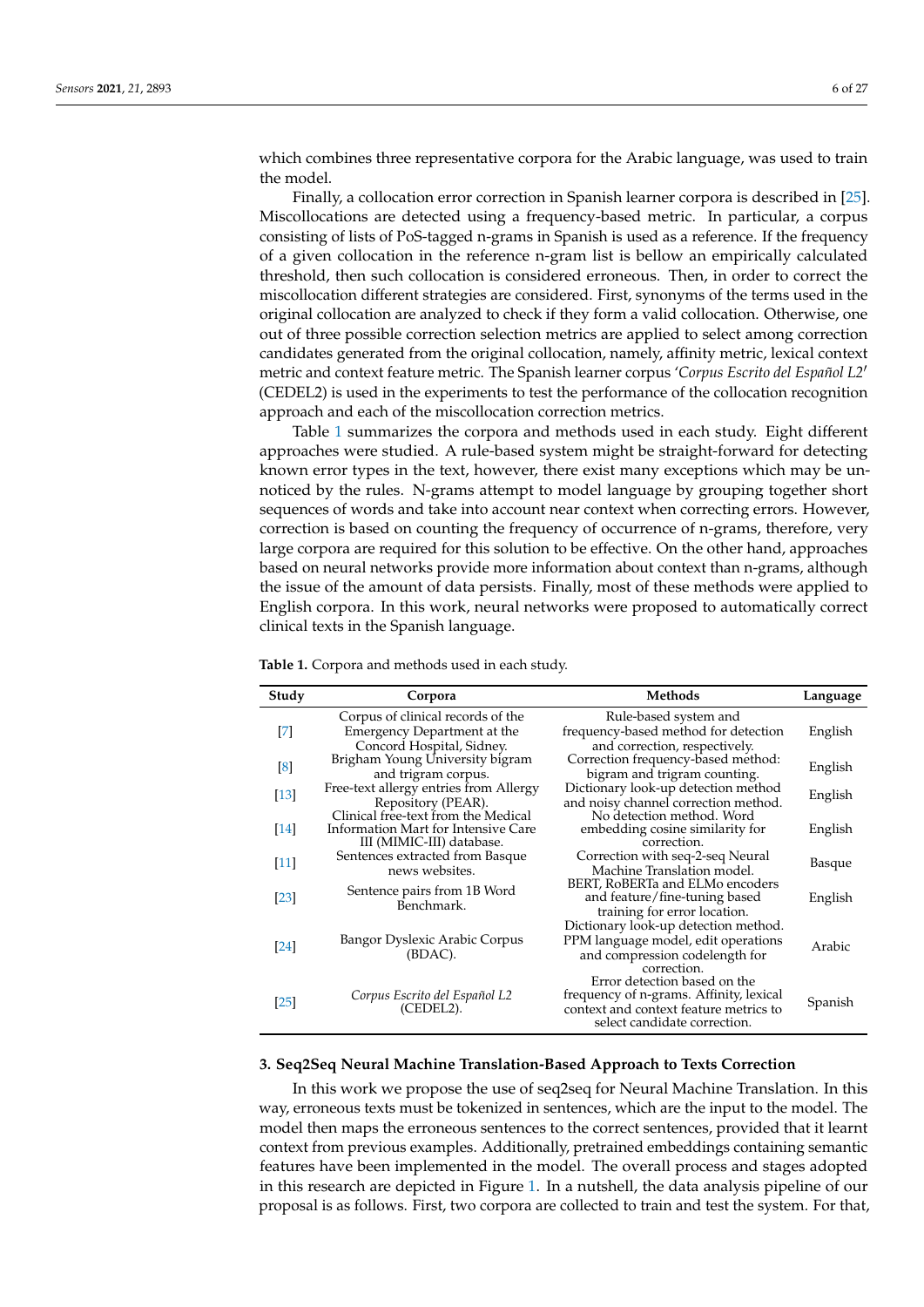different datasets are gathered and integrated. Next, a number of text preprocessing steps are executed in order to remove unwanted characters and symbols. Then, two datasets for each corpus are generated by using two complementary error generation strategies. The implemented seq2seq model is then trained with the generated datasets by considering different settings including the use of GloVe and Word2Vec pretrained embeddings. Finally, a post-processing stage is required to deal with some issues of the seq2seq model when correcting sentences.

<span id="page-6-0"></span>

**Figure 1.** Block diagram of the seq2seq-based approach to clinical texts correction. **Figure 1.** Block diagram of the seq2seq-based approach to clinical texts correction.

In this section, the proposed approach is described in detail. First, some background In this section, the proposed approach is described in detail. First, some background on seq2seq neural machine translation is provided. Then, the corpora used to train and test the system are pointed out and the pretrained embeddings are outlined. Finally, the test the system are pointed out and the pretrained embeddings are outlined. Finally, the steps taken in building the seq2seq model, including text preprocessing, error generation, steps taken in building the seq2seq model, including text preprocessing, error generation, dataset compilation, model implementation and correction method, are illustrated. dataset compilation, model implementation and correction method, are illustrated.

# *3.1. Seq2Seq Neural Machine Translation 3.1. Seq2Seq Neural Machine Translation*

Seq2seq [\[15,](#page-25-0)[26\]](#page-25-11) is based on an encoder–decoder system that translates input sentences into different ones. Difference in length between the input and the output is achieved by an intermediate vector of fixed-size. This characteristic is desirable in language translation, where the word length varies from one language to another. However, the output length varies from one language to another. However, the output length may be the same as the input when correcting sentences with errors. In order to extract the same as the input when correcting sentences with errors. In order to extract First, the encoder RNN maps the input sentence into an intermediate vector. Second, the First, the encoder RNN maps the input sentence into an intermediate vector. Second, the decoder RNN generates the output sentence from the intermediate vector. The conditional probability of the whole output sentence  $y_1, \ldots, y_{T'}$  provided the input sentence  $x_1, \ldots, x_T$ probability of the whole output sentence  $y_1, \ldots, y_l$  provided the hiput sentence  $x_1, \ldots, x_l$ <br>is given by the intermediate vector zi and the previous output  $u_1, \ldots, u_l$  as shown next. is given by the intermediate vector *v* and the previous output *y*<sub>1</sub>, ..., *y*<sub>*t*−1</sub> as shown next: features from the sequences, the encoder-decoder system consists of two connected RNNs.

$$
P(y_1, \ldots, y_{T'} | x_1, \ldots, x_T) = \prod_{t=1}^{T'} p(y_t | v, y_1, \ldots, y_{t-1})
$$
\n(3)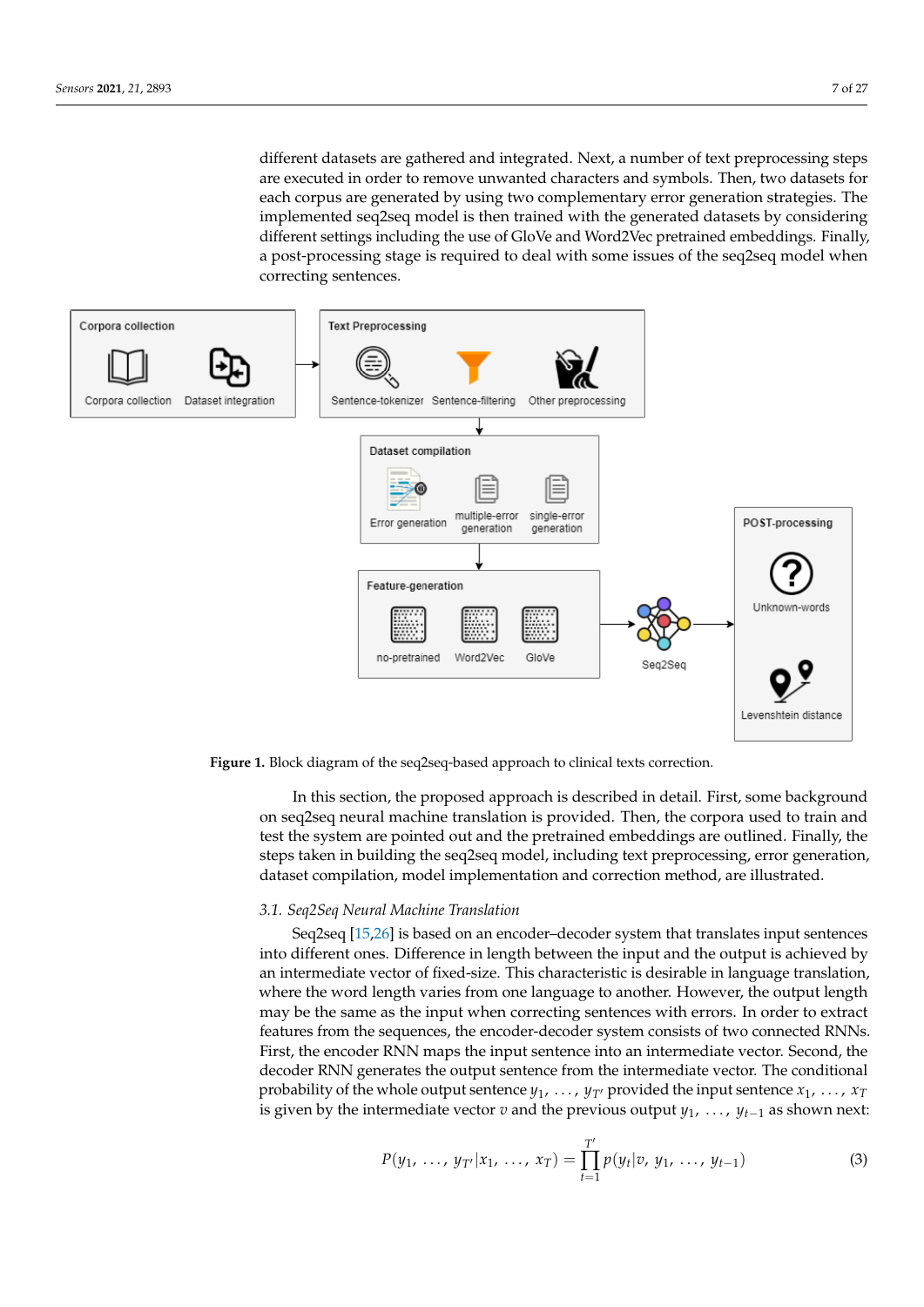For *N* sentence pair examples, the encoder and the decoder are jointly trained to maximize this probability.

It is worth noting that a vector of fixed size might not be long enough to store all the features of the input sentence, especially if the input is long. For that reason, the attention mechanism focuses on those parts of the sequences which are the most significant for predicting the target word [\[27\]](#page-25-12). An encoder-decoder with attention works similarly, although this time the output sentence is predicted as a function of a context vector along with the previous output, where the context vector  $c_i$  only contains information about relevant positions in the source:

$$
P(y_i|y_1, \ldots, y_{i-1}, x) = f(y_{i-1}, c_i)
$$
\n(4)

Attention was originally implemented in [\[27\]](#page-25-12) by using a bidirectional RNN so as to identify information surrounding the input word. It reads the input sequence  $x_1, \ldots, x_T$ from left to right and vice versa obtaining the forward hidden states  $\rightarrow$ *h*<sup>1</sup> ,  $\rightarrow$  $h_2$  ,  $\dots$  ,  $\rightarrow$  $h_T$  and reverse hidden states ← *h*<sup>1</sup> , ←  $h_2$  ,  $\dots$  , ← *hT*. Then, the hidden states are concatenated to obtain an annotation. Finally, this annotation vector is used by the decoder to compute the context vector.

#### The Transformer Architecture

The transformer is a state-of-the-art encoder-decoder system which performs in the absence of recurrent layers [\[16\]](#page-25-1). These are replaced by feed-forward layers and several attention layers. One encoder layer is composed of a multi-head attention layer and feedforward layer, whereas the decoder layer is composed of two multi-head attention layers and a feed-forward layer. Scale-dot product attention is used: the dot product of a query vector is computed for a number of vectors called keys and a softmax function is applied to obtain the weights on the values. Multi-head attention is the application of several scale-dot product layers in parallel, so that multiple outputs are considered.

#### *3.2. Initial Setup*

#### 3.2.1. Corpora

Two corpora have been used to train and test the proposed system for real-word error correction: the Wikicorpus and the medicine corpus. The Wikicorpus is the largest one with more than 611 million words extracted from Wikipedia articles in Spanish, whereas the medicine corpus is a collection of approximately 5750 clinical cases and 2 million words derived from three different corpora. The Wikicorpus served as a first test on general language due to the large amount of data required for the correction systems to work. Therefore, once the system performed satisfactorily on this data, it was then tested on the created medical corpus, a much smaller source although indispensable for the purpose of this work.

**Wikicorpus**. The Wikicorpus [\[28\]](#page-25-13) contains large portions of the Wikipedia in Catalan, Spanish and English. The current version (V.1.0) contains over 750 million words. The texts have been automatically enriched with linguistic information. They have been annotated with lemma and part of speech information using the open source library FreeLing [\[29\]](#page-25-14). In addition, word sense disambiguation and lexical similarity features were added using the Word Sense Disambiguation algorithm [\[30\]](#page-25-15).

Wikipedia contains a large amount of freely available text resulting in an attractive resource for NLP applications. However, this fact also requires an effort to cope with text like redirection, disambiguation and poorly edited pages, which are useless. To that end, articles with no category were filtered by the authors. On the other hand, raw text was extracted from the useful articles. Due to processing problems with the text parser, around 80 million words are still missing for the Spanish corpus. The Spanish corpus is the largest one containing over 611 million of words and 455 tokens per article on average.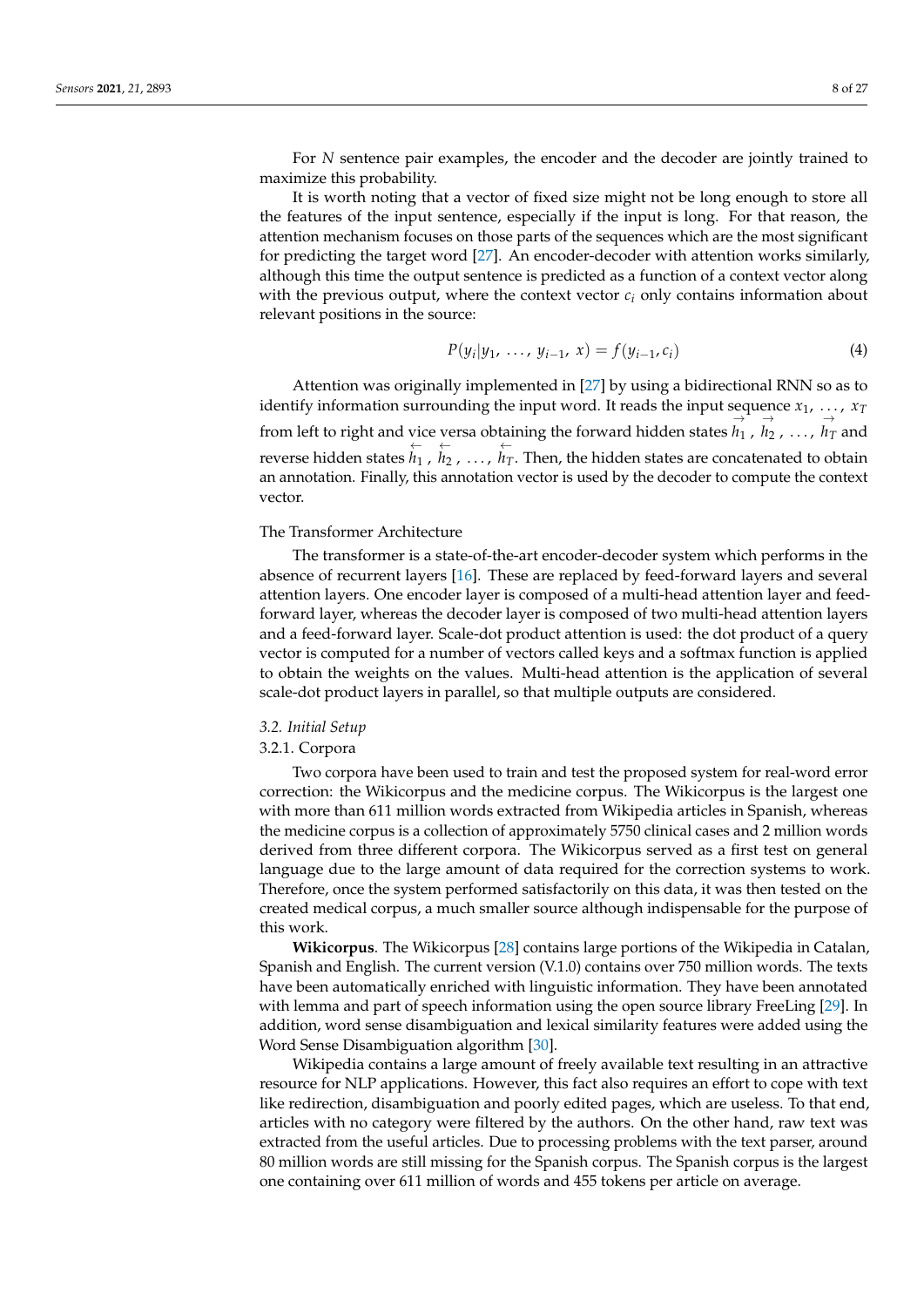The three corpora (Catalan, Spanish, and English) have been made publicly available in two formats. The first one contains raw text from the extracted articles and the second one contains tokenized text with part of speech information. Articles are differentiated from each other by a header and an ending tag. Depending on the user application, further preprocessing might be needed because of the quality of articles that is characteristic of an open resource.

The Spanish corpus in raw format has been used for the purpose of this work, although the annotated text files may be useful for such tasks as preprocessing and grammatical error generation.

**Medicine corpus**. The medicine corpus is a collection of three datasets containing clinical cases in Spanish: CodiEsp, Medical Document Anonymization (MEDDOCAN) and Spanish Clinical Case Corpus (SPACCC). Table [2](#page-8-0) shows the size of these datasets.

| <b>Dataset</b>  | Cases  | <b>Sentences</b> | Tokens    |
|-----------------|--------|------------------|-----------|
| CodiEsp         | 3751   | 50,052           | 1,233,201 |
| <b>MEDDOCAN</b> | 1000   | 33,000           | 495,000   |
| <b>SPACCC</b>   | 20,900 | 20,900           | 436,000   |

<span id="page-8-0"></span>**Table 2.** Size of the Spanish medicine datasets.

CodiEsp is a manually coded corpus of clinical case reports written in Spanish that cover diverse medical specialties. The corpus was developed for the Clinical Case Coding in Spanish Shared Task (eHealth CLEF 2020) to promote the development and evaluation of automatic clinical coding systems for medical documents in Spanish. Clinical coding standardizes medical records for health information management systems so as to perform research studies, monitor health trends or facilitate medical billing and reimbursement [\[31\]](#page-25-16). The documents are released in plain text format along with separate code files. These last ones consist of manual annotations on the diagnostic and procedure for each clinical case. There are 1000 clinical cases: the training set is made of 500 documents and the development and test sets are made of 250 each. The total number of sentences and tokens are 16,684 and 411,067, respectively. In addition, a background set of 2751 documents was made available for the CodiEsp challenge to encourage participants to scale their coding systems to larger data collections. For the present task, the background set is joined to the training set in order to increase the number of examples.

MEDDOCAN, on the other hand, contains 1000 clinical cases that were selected manually by a practicing physician. These were enriched with protected health information from discharge summaries and medical genetics clinical records. The corpus was created for the MEDOCCAN: Medical Document Anonymization Track, a challenge devoted to the anonymization of medical documents in Spanish. The corpus has around 33,000 total sentences and 33 sentences per clinical case on average. It has 495,000 words in total and an average of 494 words per clinical case. It has been distributed in plain text, where each case is stored in a single file. The corpus has been divided into the training, development and test sets. The training set contains 500 cases, whereas the other two sets contain 250 cases each. In addition, a background set is present to deter manual corrections and to scale systems to larger data collections, however, it is the same set as the one provided by the CodiEsp corpus, so that it has not been included in the final medicine corpus to avoid duplicates.

Finally, the SPACCC corpus is a collection of clinical cases from SciELO (Scientific Electronic Library Online), a source that contains scientific articles from Latin America, South Africa and Spain. The corpus was released for the second Biomedical Abbreviation Recognition and Resolution (BARR2) track, whose aim was to promote the development of systems that were able to identify and define medical abbreviations, a frequent resource amongst healthcare professionals [\[32\]](#page-26-0). The corpus contains 1000 articles that were selected by a clinician according to their similarity to real clinical texts in terms of structure and content. The approximate number of sentences and tokens are 20,900 and 436,000, respectively.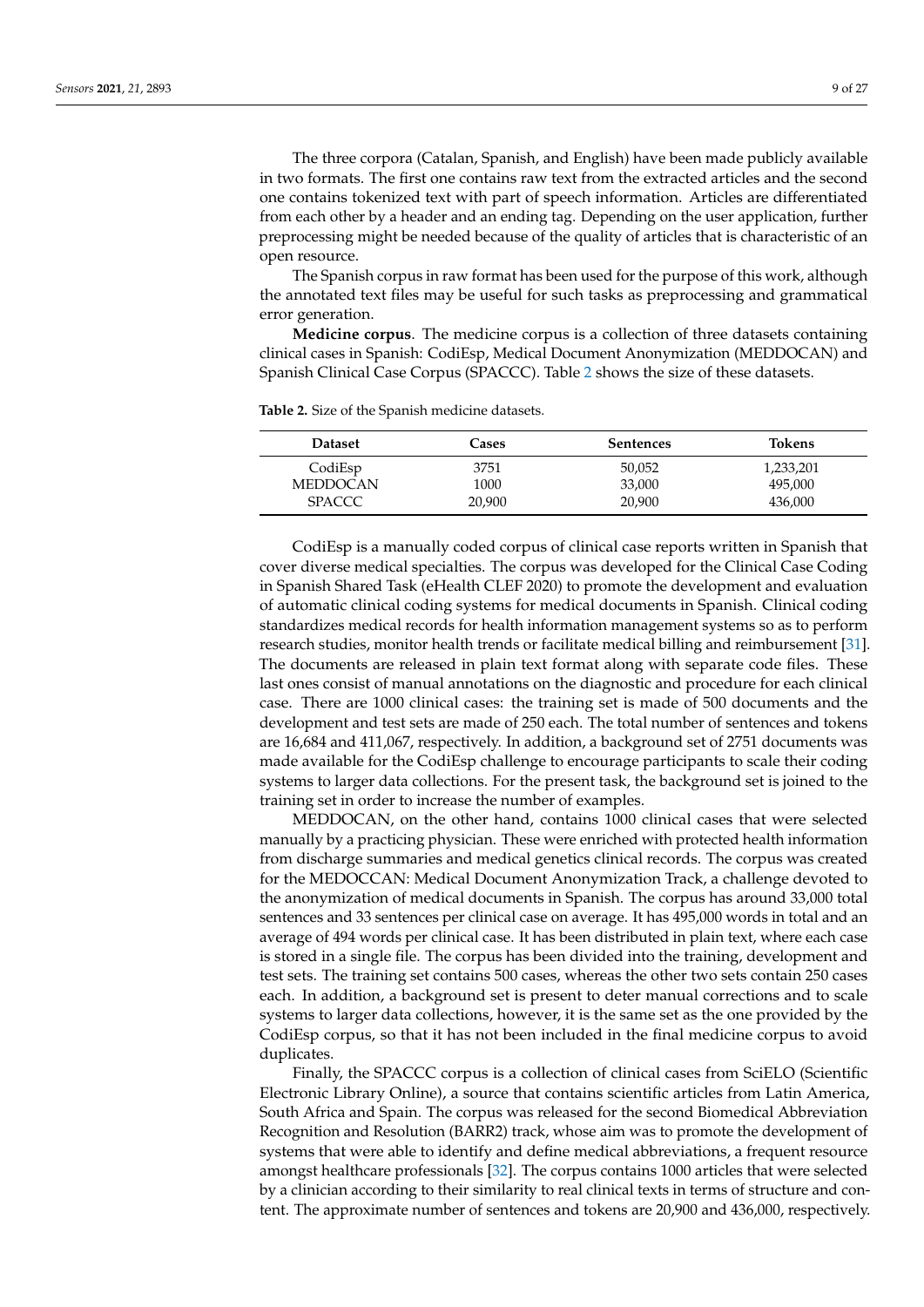Figures were removed in order to extract plain text and those articles having multiple cases were divided into separate ones. The downloaded corpus is not classified into training, development and test sets. No annotation is provided either.

# 3.2.2. Pretrained Embeddings

In this section, pretraining of GloVe and Word2Vec embeddings is described. Word embeddings are vector representation of words in which similar words tend to have similar representation. Word embeddings can be learned from scratch for a specific task, such as sentence classification, or be learned by using a general-purpose task in mind, such as nextword prediction, and transfer this knowledge to a different task resulting in models that generalize better and that they work best on data that they have not seen during training. Our proposal evaluates two different strategies to learn pre-trained word embeddings as well as the word embeddings that are learnt during training for real-word correction. To do this, we set different parameters needed to be specified according to the algorithm used, yet the vocabulary size, word frequency, context window and vector dimension were the same for the two approaches. Moreover, text was previously preprocessed by masking numbers and removing non-alphanumeric characters.

**GloVe**. GloVe embeddings were created using J. Pennington et al. implementation [\[21\]](#page-25-6). Training is performed on global word co-occurrences statistics from a corpus. First, the vocabulary was compiled with words occurring with a minimum frequency in the corpus. Second, the algorithm built the co-occurrence matrix, whose entries are the frequency of word pairs. Third, this matrix is provided to learn the embedding. The context window size was set to five and the embedding size was 512. Words occurring 10 or more times were considered. The rest of the parameters were set to their default. However, the script also provided an evaluation step consisting of word similarity queries, i.e., '*A is to B what C is to D'*, no improvements were observed by modifying the hyperparameters.

**Word2Vec (W2V)**. Word2Vec was implemented using Python/Gensim [\[33\]](#page-26-1), a machine learning library for training large-scale semantic NLP models, representing text as vectors and finding semantically related documents. A word embedding was created with the Word2Vec model class. The training corpus was organized in a list of sentences. Words occurring 10 or more times in text were considered. The vector size was set to 512 for training the Seq2seq model. Finally, a context window of five was thought to capture the information necessary for error correction. Since Word2Vec is an unsupervised learning algorithm, there is not an objective evaluation approach.

## *3.3. Seq2Seq Model Building*

# 3.3.1. Text Preprocessing

Python's Natural Language Toolkit (NLTK, <http://www.nltk.org/> (accessed on 20 April 2021)) [\[34\]](#page-26-2) has been used at the text preprocessing stage. Text was split into sentences by using the *nltk/sent tokenize* method. The method instantiated a tokenizer pretrained on Spanish texts to mark the beginning and the end of sentences. In this way, a list of sentences of variable length were obtained. However, the method failed to process semicolons. These were usually identified as delimiters and were placed at the beginning of the sentences. For that reason, sentences were processed to remove semicolons at the beginning.

Raw text from the Wikicorpus contained invalid lines that should be removed. Such lines were mostly metadata and header and ending strings separating the articles. These lines were identified and filtered. After applying the sentence tokenizer, some sentences contained external links, the title of related articles and short chains with no meaning. These sequences were no longer than 5 tokens and thus were filtered by their length. Additionally, sentences no longer than 40 tokens were selected, since very long sentences could be difficult to learn by the model.

For the medicine corpus, text from the 3 datasets were joined in a single file. The clinical cases contained mainly free text and no further preprocessing steps were required. By contrast, MEDDOCAN text files were structured in fields with personal data and then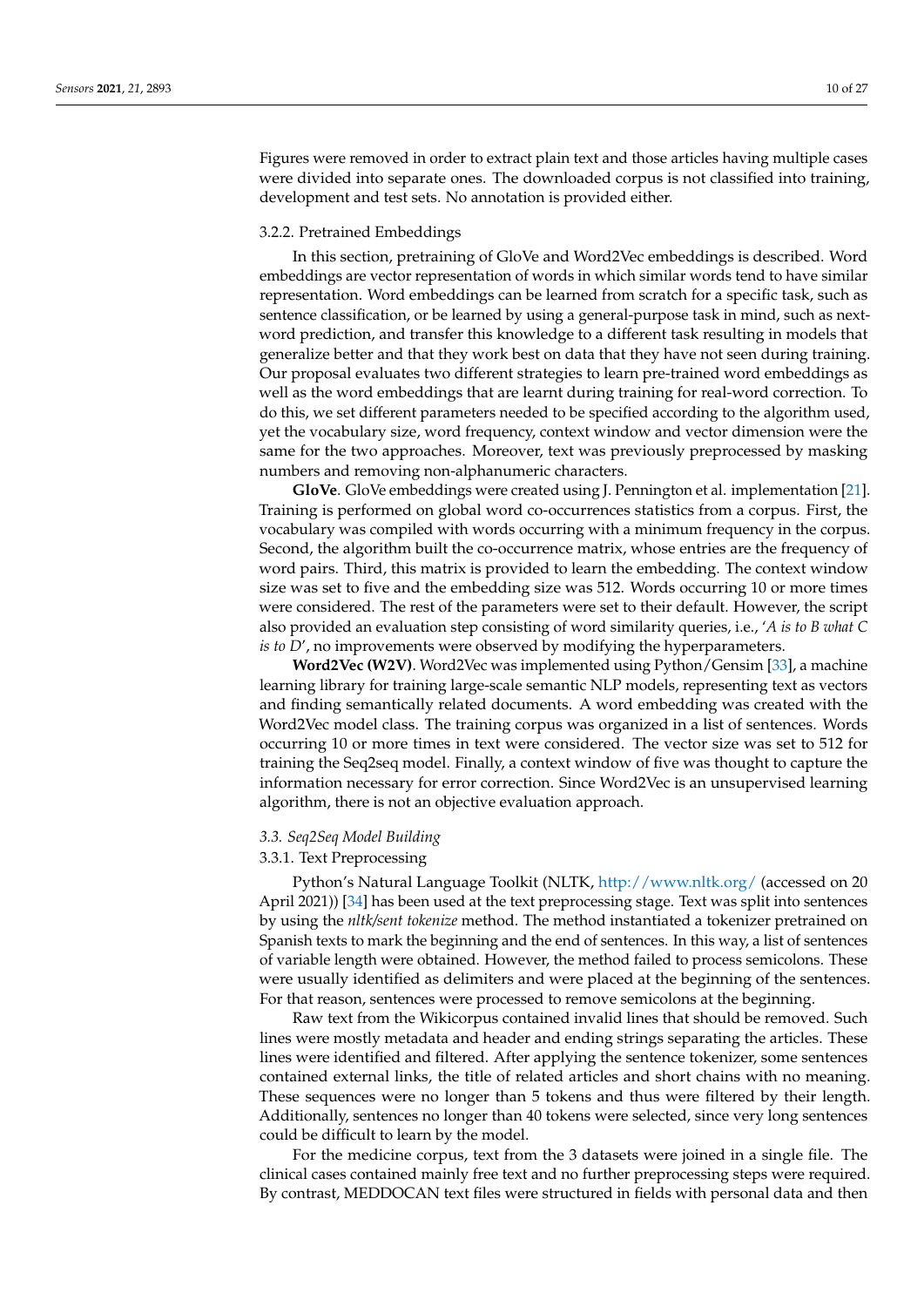a description of patient history was provided at the end. Fields were removed, so that sentences were extracted from the bulk of the text. After tokenizing the text in sentences, these were not filtered by length, since the amount of data was not large enough.

Finally, numbers were masked by replacing them with a string constant. Then, nonalphanumeric symbols were substituted by a blank space. At last, punctuation signs were separated by a blank space as stated in [\[35\]](#page-26-3), otherwise the vocabulary would contain compound terms. The generated sentences contained only words and punctuation signs. Moreover, capital letters remained unmodified, since lower-case words at the beginning of a sentence is another type of real-word error.

# <span id="page-10-1"></span>3.3.2. Error Generation

A sufficient amount of data are needed to train the seq2seq model, however, such amount of text is not available when it comes to the task of real-word error correction. As a solution, errors were introduced in clean text by using rules as it is done in [\[36\]](#page-26-4). Errors were generated straightforwardly in the absence of text annotations and syntactic parsers. For instance, some corpora contain part-of-speech information about words that could be useful to generate grammatical errors. On the other hand, syntactic parsers might be used to introduce the errors in the sentences [\[11\]](#page-24-10).

Among the errors generated, six types were distinguished: (1) grammatical genre, (2) number, (3) grammatical genre-number, (4) homophones, (5) Hunspell-generated and (6) subject-verb concordance. The rules were designed to identify specific substrings in the target word and replace them to generate a new word. No syntactic or morphological information was provided to the rules. Therefore, sentence words were iterated by the rules and the first match was used to introduce an error in the sentence. The new words generated by the rules were searched in a dictionary to determine whether they were real words. The dictionary was compiled from the training corpus. All the errors generated differed as much as three edit operations from the correct word, in other words, three or less characters were deleted or added to the word to obtain the error. Table [3](#page-10-0) shows an example of an erroneous sentence generated for each type.

| <b>Error Type</b>           | <b>Substring Replacement</b>                                               | <b>Erroneous Sentence</b>                                                                           |
|-----------------------------|----------------------------------------------------------------------------|-----------------------------------------------------------------------------------------------------|
| Grammatical<br>genre        | $-ido \rightarrow -ida$<br>$-eras \rightarrow -eros$                       | Dicho traspaso se realiza <b>unida</b> al de su compañero.<br>Las aguas del oeste son traicioneros. |
| Number                      | $-e \rightarrow -e s$<br>$-des \rightarrow d$                              | La aeronaves terminó contra un muro de contención.<br>Consciente de sus numerosas virtud.           |
| Grammatical<br>genre-number | $-0$ sos $\rightarrow$ -osa<br>$-ado \rightarrow -adas$                    | Se caracterizan por tener diseños agresivos y sinuosa.<br>El proyecto fue abandonadas hace años.    |
| Homophones                  | $a \rightarrow ha$<br>$-n \rightarrow nh$                                  | Es una de las compañías más importantes ha nivel mundial.<br>Receta de pollo con lima y enhebro.    |
| Hunspell                    | $\text{calle} \rightarrow \text{calle}$<br>$a$ gravio $\rightarrow$ agrado | Más de la mitad de la gente vive ahora en la callé.<br>El agrado costó el reemplazo de los muebles. |
| Subject-verb<br>concordance | $-an \rightarrow -as$<br>$-aba \rightarrow -ábamos$                        | Tanto las mujeres como los hombres las llevas.<br>Peleábamos con los invitados para divertirse.     |

<span id="page-10-0"></span>**Table 3.** Different error types used. Errors were generated by replacing word substrings (in Spanish).

- 1. Grammatical genre errors were generated by identifying the most common morphological suffixes: *-ero*, *-ano*, *-ado*, *-ino*, *-ido*, *-ico*, *-ito*, *-oso*, *-ario*, *-ento*, *-olo*, etc. In Spanish, as opposed to English, nouns, adjectives, or determiners, have lexical gender and vary their inflection in order to share an agreement in the same clause. If the input word ending matched one suffix listed, then the termination was replaced by the opposite, so that the word genre was modified. The rules were applied to masculine and feminine words in both singular and plural forms.
- 2. In a similar manner, number errors were generated by identifying and modifying the most common word endings in singular, i.e., *-o*, *-e*, *-a*, *-d*, *-n*, *-l*, *-j* and *-r*, or in plural form, i.e., *-os*, *-es*, *-as*. Singular words were replaced by their plural and vice versa, regardless of their genre.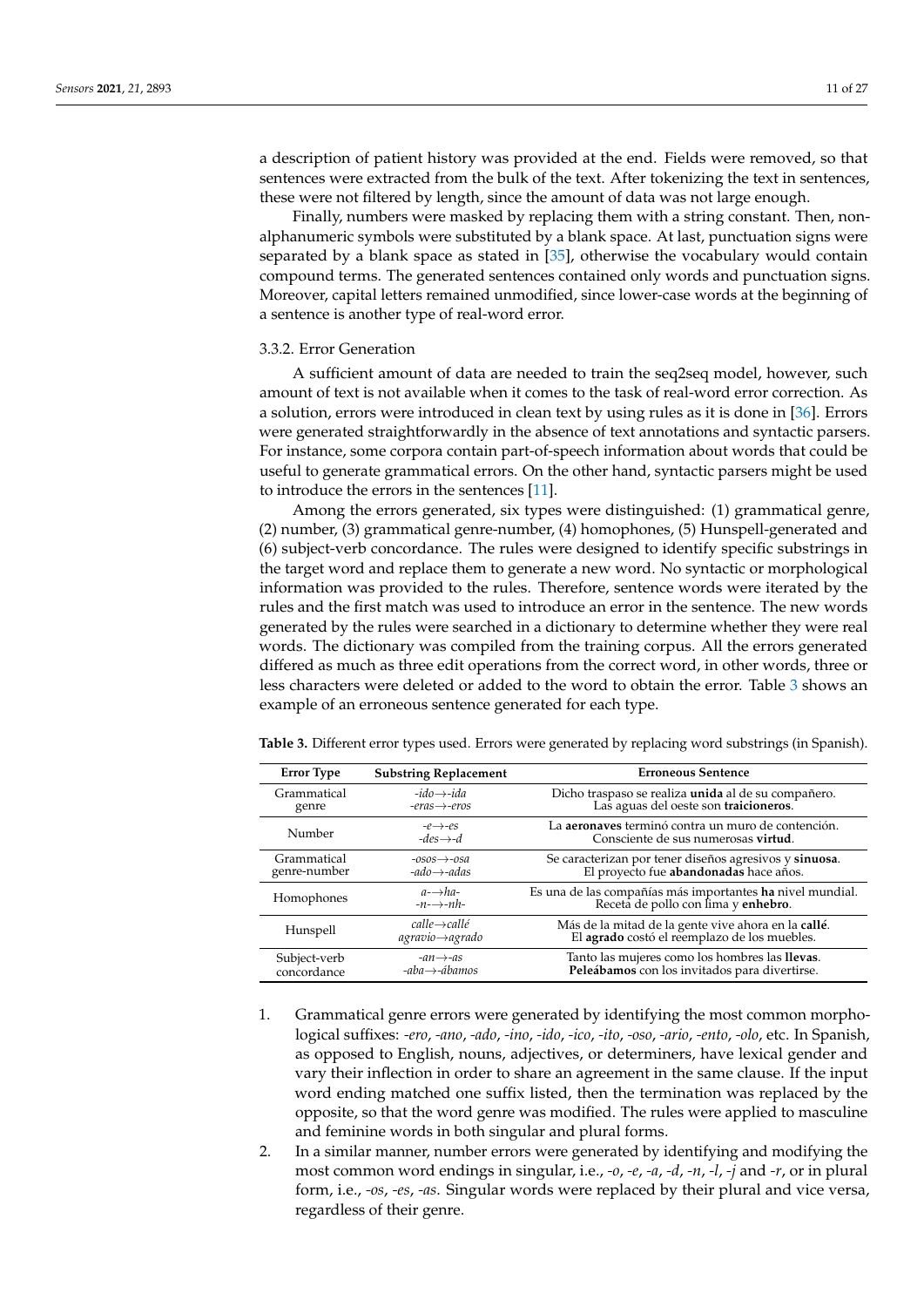- 3. Grammatical genre-number rules were combined to generate both kinds of error in the same word. For instance, singular words had their genre modified first and then the plural form was obtained, whereas plural words were changed to singular and then its genre was modified.
- 4. Writing down a list of homophone words would have been tedious. For that reason, similar rules to those that have been described so far were defined. The most common homophone words contain the letters *b*, *v*, *ll*, y and *h*, since the pairs *b/v* and *ll/y* are equally pronounced in Spanish, whereas the letter *h* is silent. Therefore, the rules determined first whether these characters were present in the target word and then replaced them by the opposite. If a word started with *h* or this letter followed after *n* or *s*, then it was removed. The inverse rules were also considered.
- 5. In addition to the previous rules, the method *Hunspell/suggest* [\[37\]](#page-26-5) was used so as to obtain additional real-word error types. The method took an input word and returned a list of terms that were written in a similar way though they differed in meaning. In this way, the first suggestion was picked from the list. The generation of previous errors was avoided by testing the aforementioned rules before picking a word, so that new error types were obtained.
- 6. The last type of real-word error generated was concerned with subject and verb concordance. Spanish verbs are divided into three conjugation groups: *-ar*, *-er* and *-ir*. For each group, the terminations of the conjugated verbs were listed for past, present and future tenses in both indicative and subjunctive moods. Only regular verbs were considered. Additionally, the conjugation of the verb *haber* was listed, since it is frequently used as the auxiliary verb in perfect tenses. If the input word was a verb, then it was identified as long as its termination appeared in the list and the person was randomly changed by a different one in the same tense. If the termination was not identified, then the whole word was compared to the conjugation list of *haber*. Conjugation groups were identified in the sentence by using the method *Hunspell/stem* [\[37\]](#page-26-5), which returns the verb in its infinitive form.

There are many grammatical features that were not considered, such as grammatical genre exceptions. Nevertheless, a large enough dataset was obtained by having considered the most common errors. Additionally, word grammatical genre could have been modified by simply identifying the last characters of masculine and feminine words *-a* and *-o*. However, this choice was considered as ambiguous, since many unexpected errors would have been included in the dataset. For instance, the word *casa* is ineligible in this case, because its genre is invariant. The output term *caso* is a real word, but it has a different meaning. By writing down a list of the most common morphological suffixes, there were fewer rule misuse cases and the type of error in the sentence was also known. Finally, the inverse rules were also considered.

# <span id="page-11-0"></span>3.3.3. Dataset Compilation Strategies

As described in the previous section, rules were created to generate erroneous sentences. Seq2seq input data was organized in one dataset containing the source or erroneous sentences and a second dataset containing the target or correct sentences. Similar to [\[11\]](#page-24-10), different datasets were compiled according to two strategies: (1) many sentences with different errors were generated from one correct sentence; and (2) only one erroneous sentence was generated from one correct sentence.

1. The first strategy (hereafter, strategy 1) consisted in generating multiple erroneous sentences from one correct sentence. For that, the whole set of rules was selected and applied separately to the correct sentence. In order to balance the number of error types in the dataset, rules were divided according to the error type they generated and, for each group, only one rule was applied at random. Therefore, one sentence or none was obtained for each error type, depending on the rules that were applicable to the correct sentence. Not every attempt succeeded in generating one erroneous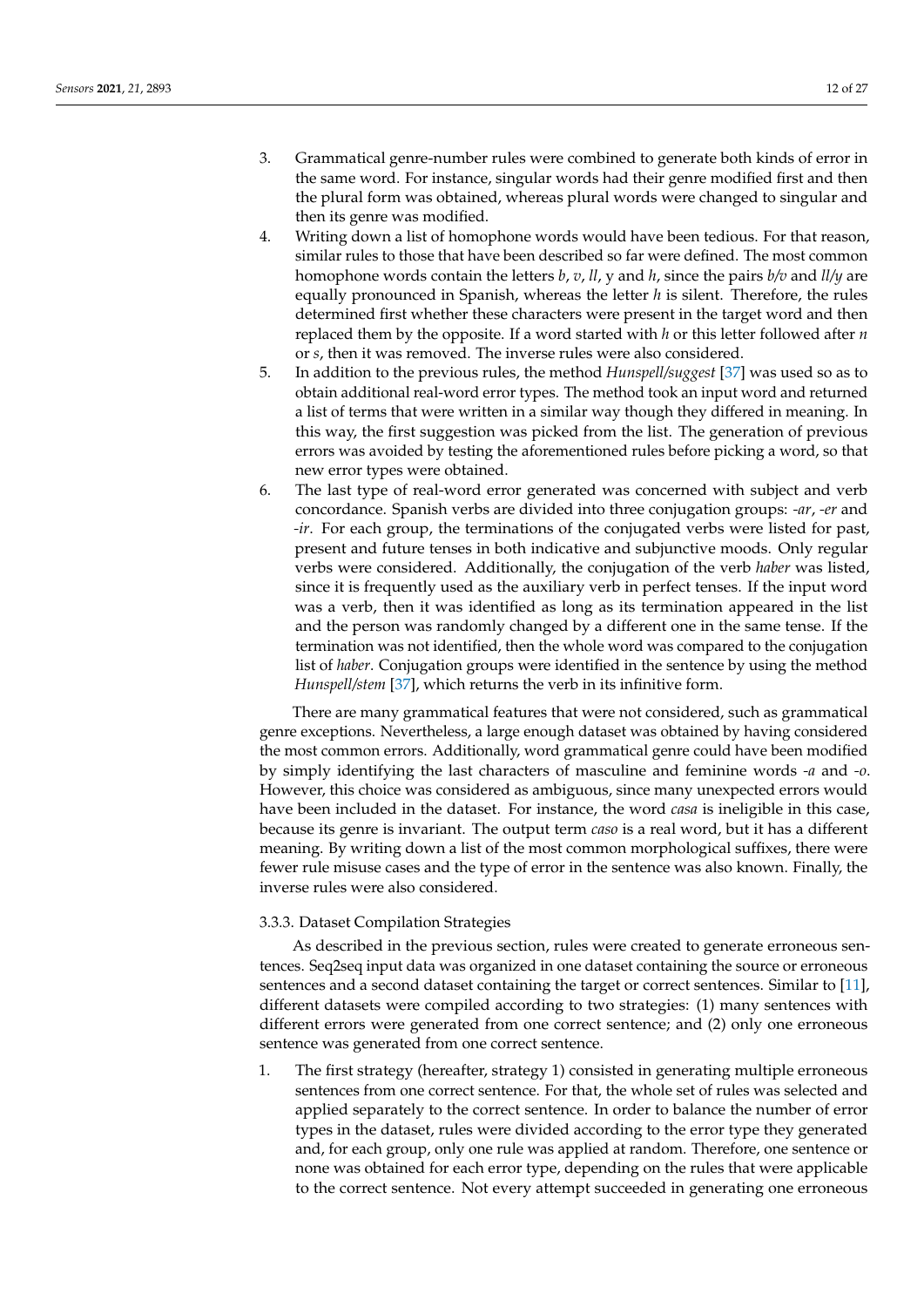sentence. Sentences contained only one error. Additionally, the correct sentence was added to the erroneous dataset  $[11]$ , as doing so augmented the training data.

2. The second strategy (hereafter, strategy 2) generated only one erroneous sentence from the correct sentence by applying only one rule. Thus, only one error type was generated in the sentence. Again, rules were classified according to the output error type. The groups were applied at random, so as to make sure that the resulting dataset had a balanced number of error types. If the rule generated a real word in the sentence, then the erroneous sentence was added to the dataset and the rest of the rules were not tested. On the other hand, the correct sentence was added to the erroneous dataset only when no rule was able to generate an erroneous sentence.

Rules took single words as input. Therefore, the sentence was split into tokens and iterated by each rule. If a rule matched a token and returned a real word, the matched token was replaced and the resulting sentence was added to the dataset. Errors were likely to be generated at the beginning of the sentence. Moreover, some words occurred quite frequently in the text. In this way, the same error would have been generated often in the error dataset. Such words were listed, identified and ignored before testing the rules to increase error variability. For instance, determinants and prepositions were included in this list.

These strategies were used to compile four datasets from the medicine and Wikicorpus. The total number of extracted sentences was 103,959 and 3,539,199, respectively. Tables [4](#page-12-0) and [5](#page-12-1) show the number of sentences generated for each error type: grammatical genre (E1), number (E2), grammatical genre-number (E3), homophone (E4), Hunspellgenerated (E5) and subject-verb concordance (E6). 'Strategy 1' and 'Strategy 2' stand for the first and second dataset generation strategies described above. Although balance between error types was intended by generating them at random, some of them were obtained more frequently. For instance, it was easier to modify the number of any word than a homophone occurring in the sentence.

<span id="page-12-0"></span>**Table 4.** Number of sentences for each error type for the Wikicorpus datasets. Error types: genre (E1), number (E2), genre-number (E3), homophone (E4), Hunspell-generated (E5) and subject-verb concordance (E6).

| <b>Wikicorpus</b> |           | E2        | E3        | E4        | E5        | E6        |
|-------------------|-----------|-----------|-----------|-----------|-----------|-----------|
| Strategy 1        | 1,952,506 | 3,196,193 | 2,027,014 | 1,712,850 | 2,753,397 | 1,786,375 |
| Strategy 2        | 472,376   | 788.092   | 492.374   | 415.709   | 671.898   | 430.993   |

<span id="page-12-1"></span>**Table 5.** Number of sentences for each error type for the medicine datasets. Error types: genre (E1), number (E2), genre-number (E3), homophone (E4), Hunspell-generated (E5) and subject-verb concordance (E6).

| Medicine   | E1     | E2      | E3     | E4     | E5     | E6     |
|------------|--------|---------|--------|--------|--------|--------|
| Strategy 1 | 64.439 | 100,871 | 71.027 | 27,609 | 90.917 | 67.849 |
| Strategy 2 | 18,537 | 24.261  | 19.704 | 6000   | 20,004 | 18,852 |

#### 3.3.4. Model Implementation

Seq2seq was implemented by using OpenNMT-py, a framework based on Pytorch for implementing seq2seq neural machine translation models [\[35\]](#page-26-3). State-of-the-art models can be implemented with OpenNMT-py. LSTM (Long Short-Term Memory), GRU (Gated Recurrent Unit), SRU (Simple Recurrent Unit) hidden units, as well as their bidirectional variants are available for recurrent layers. Additionally, attention mechanisms at decoder level improves context learning on longer sentences.

Similar to [\[11\]](#page-24-10), the transformer model was implemented in this work. However, this model differs from [\[16\]](#page-25-1) in the use of recurrent layers instead of feed-forward layers. Parameter setting was the same, however. For that, see the YAML file in Appendix [A.](#page-23-0)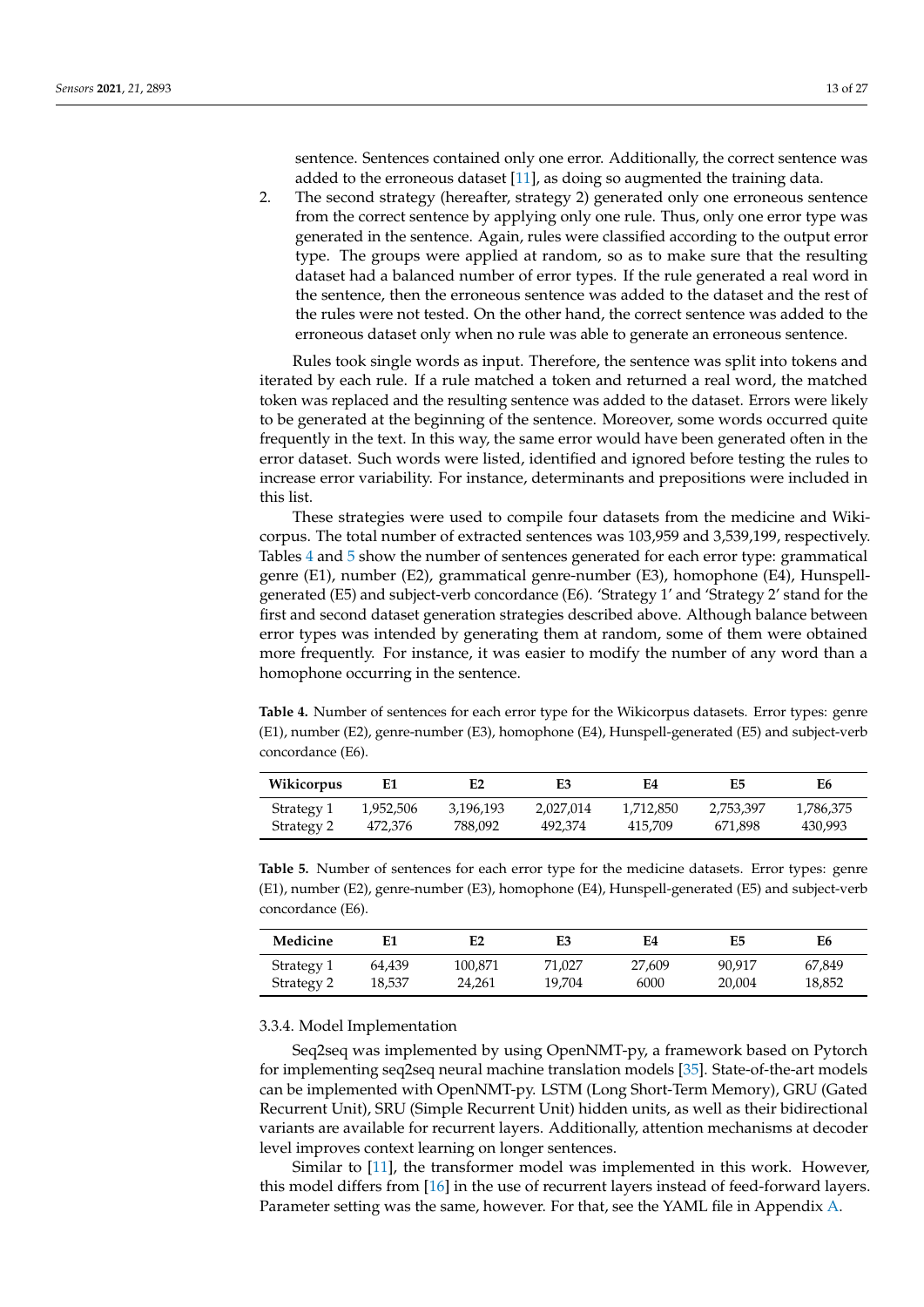OpenNMT-py provides complete documentation and examples of basic scripts for building, training and testing seq2seq models. Parameters for building the vocabulary and training the model were configured in a YAML file. In general, three steps are followed when using OpenNMT-py: vocabulary compilation, training and translation.

First, vocabularies for both source and target languages were created. For the purpose of error correction one vocabulary was compiled. The vocabulary size may vary between 10 and 50,000 in medium corpora. Large vocabularies complicate learning, whereas small ones may cause translation issues. The number of sample lines from the text is specified to build the vocabulary.

Sentences might be preprocessed before training the model, such as removing words with low frequency and pruning translated sequence length. Similarly, the maximum length of source and target sentences is optionally set. For the error correction task, the input and output length should be the same. Additionally, other sorts of data transformation were available, i.e., data augmentation by random substitution of words, token masking and BPE-dropout [\[38\]](#page-26-6). Previous preprocessing was already applied to the Wikicorpus and the medical dataset, so none of these techniques were applied.

Second, training starts after compiling the vocabulary and preprocessing the data. Both the encoder and the decoder have an embedding layer to learn vector representations of the source and target words. GloVe and Word2Vec pretrained embeddings are also supported. Three seq2seq architectures are available in OpenNMT-py: RNN-based, CNNbased and the transformer. The transformer was proved to learn long-term dependencies between data better than RNN-based models [\[16\]](#page-25-1). On the other hand, the CNN-based architecture is not completely implemented. For these reasons, the transformer architecture was chosen along with a recurrent layer as in [\[11\]](#page-24-10). The transformer does not support bidirectional recurrent layers, since this feature is only available for the RNN-based architecture. Multiple GPUs might be optionally configured, otherwise training on a single CPU can be very slow.

Third, translation consisted in predicting correct sentences from erroneous sentences. An option allows the user to replace the unknown words in the predictions with the source token having the highest attention weight. However, such tokens were processed later by comparing them with the source sentence. The minimum and maximum lengths of the prediction can be also optionally set. Finally, ensemble prediction with several models is also possible.

#### 3.3.5. Correction Method

The seq2seq model had some issues when correcting sentences. The development and test sentences were different from the set used to train the seq2seq model. In this way, some words in the test set were not found in the training vocabulary. This issue was treated by writing the constant string <unknown> in the predicted sentence. On the other hand, an unexpected word was sometimes found at the position of a correct word. Furthermore, source and predicted sentences varied in length in some cases.

Unknown words were treated by replacing them by the source word. Additionally, the Levenshtein distance between the source and the predicted words was measured in an attempt to minimize unexpectedly predicted words. Therefore, the minimum number of edit operations on the original term to obtain the predicted term was calculated. Recall that errors were previously generated by addition and deletion of characters. For that reason, the Levenshtein distance was calculated by taking into account only these edit operations. Next, a threshold distance was set to determine whether to add the source or the predicted token to the correct sentence. If the edit distance was below the threshold, then the prediction was added to the correct sentence. A high threshold increased the possibility of adding a bad prediction to the correct sentence, whereas a low value dismissed the correction of errors with higher distance to the correction. The edit distance to the correct word was 3 for genre, number, genre-number, homophone and Hunspell-generated errors, whereas it was 6 for subject-verb concordance errors.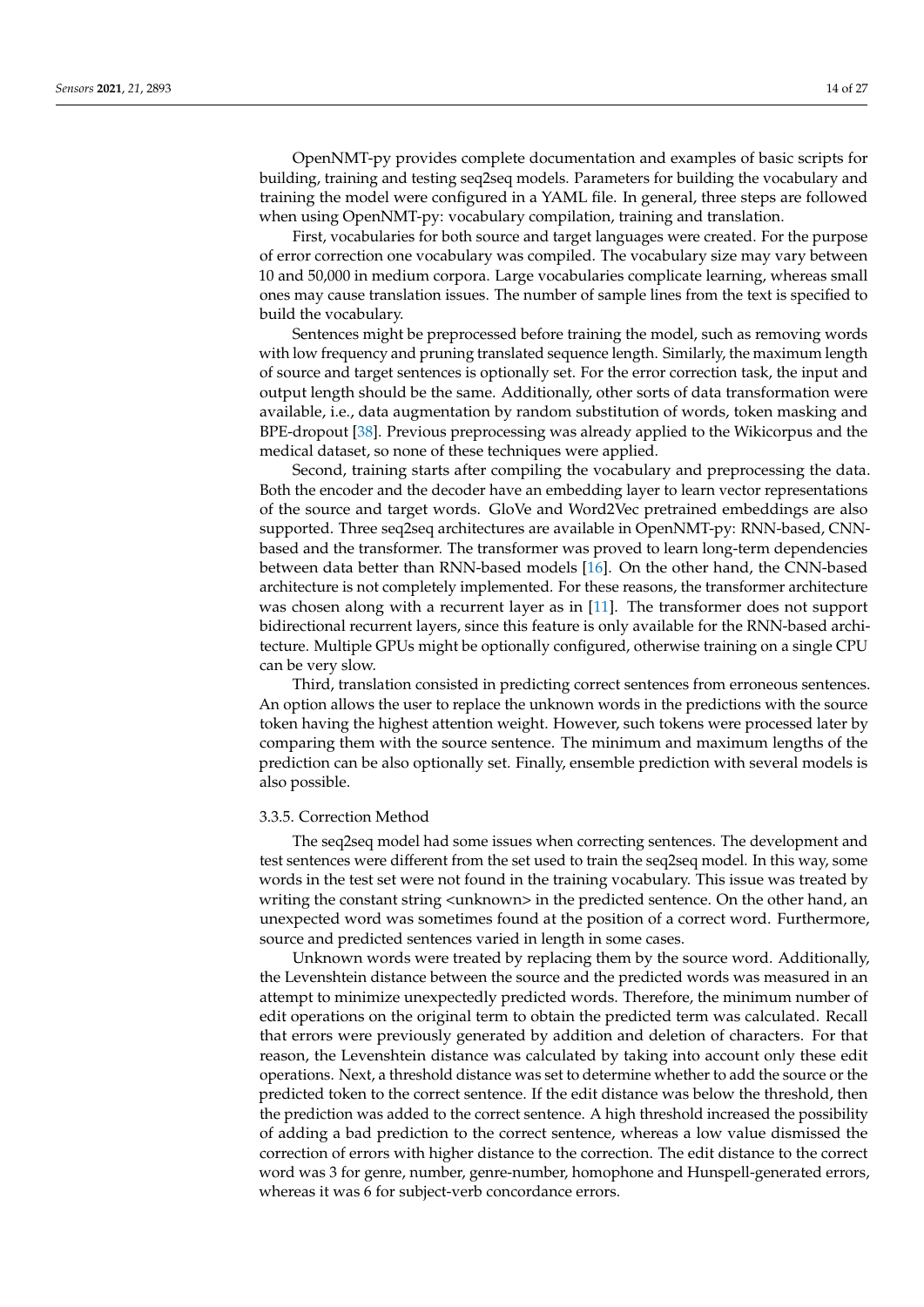# <span id="page-14-0"></span>**4. Evaluation**

The seq2seq model was evaluated with the medicine corpus and the Wikicorpus. The total number of sentences was 103,959 and 3,539,199, respectively. Both sets were also combined in a third set in order to evaluate the model performance in mixed corpora. Recall (*R*) (Equation (5)), precision (*P*) (Equation (6)) and *F*0.5 (Equation (7)) were obtained in order to evaluate the seq2seq models. These are the most common measures for the task of real-word error correction [\[10,](#page-24-9)[11,](#page-24-10)[13\]](#page-24-12).

$$
R = \frac{\text{Corrected errors}}{\text{Total errors}}\tag{5}
$$

$$
P = \frac{Corrected\ errors}{Corrected\ errors + Bad\ corrections}
$$
 (6)

$$
F_{0.5} = \frac{1.25 \times P \times R}{0.25 \times P + R} \tag{7}
$$

For each set of sentences, errors were generated by following the two aforementioned strategies to compile two training datasets for each corpus as described in Tables [4](#page-12-0) and [5](#page-12-1) in Section [3.3.3.](#page-11-0) The validation dataset used to prevent overfitting contained 5000 sentences. For each corpus, 10,000 sentences were used in total to compile the evaluation dataset, which contained the same number of error types. Seq2seq models were also evaluated according to each error type. The same evaluation dataset was used for both datasets. Moreover, GloVe and Word2Vec pretrained embeddings were used to train different models. The main statistics of the datasets employed in the different evaluation experiments are shown in Table [6.](#page-14-1)

|                                                                       | <b>Training</b>                                                                         | Validation *                | <b>Test</b>        | <b>Total</b> |
|-----------------------------------------------------------------------|-----------------------------------------------------------------------------------------|-----------------------------|--------------------|--------------|
| Wikicorpus                                                            |                                                                                         |                             |                    |              |
| Strategy 1                                                            | 14,181,497                                                                              | 5000                        | 10,000             | 14,196,497   |
| Strategy 2                                                            | 3,512,147                                                                               | 5000                        | 10,000             | 3,527,147    |
| Medicine                                                              |                                                                                         |                             |                    |              |
| corpus                                                                |                                                                                         |                             |                    |              |
| Strategy 1                                                            | 276,835                                                                                 | 5000                        | 9533               | 291,368      |
| Strategy 2                                                            | 75.062                                                                                  | 5000                        | 9533               | 89,595       |
| Medicine-                                                             |                                                                                         |                             |                    |              |
| Wikicorpus                                                            |                                                                                         |                             |                    |              |
| Strategy 1                                                            | 553,670                                                                                 | 5000                        | 10,000             | 568,670      |
| Strategy 2<br>$\sim$ $-$<br>$\mathbf{1}$<br>$\cdots$<br>$\sim$ $\sim$ | 150,124<br>$\mathbf{r}$ , $\mathbf{r}$ , $\mathbf{r}$ , $\mathbf{r}$<br>$\cdot$ $\cdot$ | 5000<br>1 1<br>$\mathbf{1}$ | 10,000<br>$\cdots$ | 165,124      |

<span id="page-14-1"></span>**Table 6.** Evaluation datasets statistics.

\* The validation dataset is used during training to avoid the model overfitting.

The transformer was configured in the same way as in  $[16]$ , since the model was very sensitive to parameter variation. Both the encoder and the decoder contained 6 layers and the number of heads of the multi-attention layer was 8. The dropout ratio was set to 0.1. Moreover, recurrent layers were implemented in the encoder and the decoder. The recurrent layer contained 512 hidden units. The training batch size was 4096 sentences, and the validation batch size was 8. Adam's optimizer was used. The network weights were initialized to zero and the initial learning rate was set to 2.0 with 8000 warm-up steps. The models were trained until no improvement in the validation set was observed and the model with the highest validation perplexity was chosen. The complete configuration is available in Appendix [A.](#page-23-0)

# *4.1. Experiments Sample Corrections*

For illustrating purposes, in Table [7](#page-15-0) several correct and incorrect sample corrections are pointed out. In particular, exemplary sentences generated using strategy 2 (i.e., only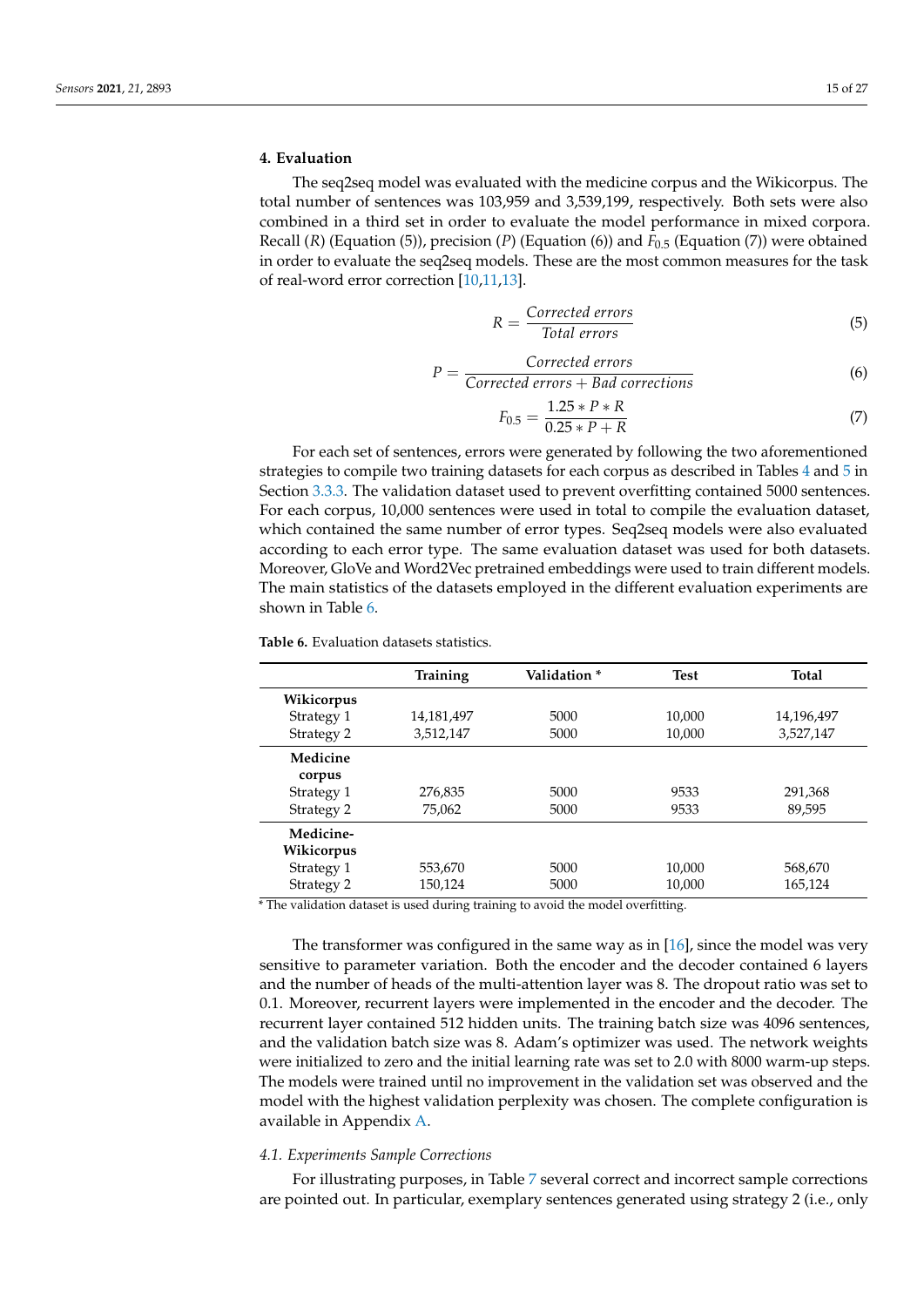one error type generated in each sentence) in the medicine corpus are shown ('source'), along with the original correct sentence ('target') and the seq2seq proposed correction. Examples of successful and failed corrections for each error type are put forward.

**Table 7.** Sample successful and failed corrections (in Spanish).

<span id="page-15-0"></span>

| <b>Error Type</b>           | Result         | Sentence (Source/Target/seq2seq Correction)                                                                                                                                                                                                                                                        |
|-----------------------------|----------------|----------------------------------------------------------------------------------------------------------------------------------------------------------------------------------------------------------------------------------------------------------------------------------------------------|
| Grammatical<br>genre        | Success        | Source: "Se procede a la electrocoagulación de varias áreas con sangrado activa"<br>Target: "Se procede a la electrocoagulación de varias áreas con sangrado activo"<br>Seq2seq correction: "Se procede a la electrocoagulación de varias áreas con sangrado activo"                               |
|                             | Failure        | Source: "Estabilización y traslada a planta de medicina interna"<br>Target: "Estabilización y traslado a planta de medicina interna"<br>Seq2seq correction: "Estabilización y <b>traslada</b> a planta de medicina interna"                                                                        |
| Number                      | Success        | Source: "No obstante el pacientes se encuentra tranquilo en actitud plácida"<br>Target: "No obstante el paciente se encuentra tranquilo en actitud plácida"<br>Seq2seq correction: "No obstante el paciente se encuentra tranquilo en actitud plácida"                                             |
|                             | Failure        | Source: "Sin antecedente de enfermedades cronicodegenerativas"<br>Target: "Sin antecedentes de enfermedades cronicodegenerativas"<br>Seq2seq correction: "Sin antecedente de enfermedades cronicodegenerativas"                                                                                    |
| Grammatical<br>genre-number | <b>Success</b> | Source: "Los cultiva del LCR fueron negativos"<br>Target: "Los cultivos del LCR fueron negativos"<br>Seq2seq correction: "Los cultivos del LCR fueron negativos"                                                                                                                                   |
|                             | Failure        | Source: "La movilidad facial estaba conservados"<br>Target: "La movilidad facial estaba conservada"<br>Seq2seq correction: "La movilidad facial estaba conservados"                                                                                                                                |
|                             | <b>Success</b> | Source: "Durante un año de seguimiento a presentado esputos hemoptoicos ocasionales"<br>Target: "Durante un año de seguimiento ha presentado esputos hemoptoicos ocasionales"<br>Seq2seq correction: "Durante un año de seguimiento ha presentado esputos hemoptoicos ocasionales"                 |
| Homophones                  | Failure        | Source: "Tampoco refiere el huso de algún fármaco de forma usual ni alergias"<br>Target: "Tampoco refiere el uso de algún fármaco de forma usual ni alergias"<br>Seq2seq correction: "Tampoco refiere el uso de algún fármaco en forma usual ni alergias"                                          |
| Hunspell                    | <b>Success</b> | Source: "En la observación genera, el abdomen se presentaba blando e indoloro"<br>Target: "En la observación general, el abdomen se presentaba blando e indoloro"<br>Seq2seq correction: "En la observación general, el abdomen se presentaba blando e indoloro"                                   |
|                             | Failure        | Source: "Tras la administración de contraste la <b>amas</b> realzaba su densidad"<br>Target: "Tras la administración de contraste la <b>masa</b> realzaba su densidad"<br>Seq2seq correction: "Tras la administración de contraste la amas realzaba su densidad"                                   |
| Subject-verb<br>concordance | <b>Success</b> | Source: "Se realizo ECO doppler y angioma TAC"<br>Target: "Se realiza ECO doppler y angioma TAC"<br>Seq2seq correction: "Se realiza ECO doppler y angioma TAC"                                                                                                                                     |
|                             | Failure        | Source: "Se realizaron una artrocentesis bajo control de radioscopia con anestesia general"<br>Target: "Se realizó una artrocentesis bajo control de radioscopia con anestesia general"<br>Seq2seq correction: "Se realizaron una artrocentesis bajo control de radioscopia con anestesia general" |

#### *4.2. Performance on All Error Types*

Table [8](#page-16-0) shows the evaluation of 18 Seq2seq models on all error types described in Section [3.3.2.](#page-10-1) The threshold Levenshtein distance to correct one word was set to six, since the distance between the error and the correct word could be as much as this value.

For Wikicorpus, the model trained on the training set generated using strategy 1 with no pretrained embedding outperformed the rest (*F*0.5 = 59.77%). For this training set, recall and precision were considerably lower when using pretrained embeddings, especially for GloVe with  $R = 12.79\%$  and  $P = 21.71\%$ . However, this was not the case for the models trained on the training set generated using strategy 2 where Word2Vec and GloVe performance improved. Additionally, the results of the model without pretrained embedding considerably decreased on this dataset ( $R = 23.58\%$ ,  $P = 46.04\%$  and  $F_{0.5} = 38.67\%$ ). In the case of the medicine corpus, the highest performance was given by the models with no pretrained embedding ( $F_{0.5} = 60.53\%$  and  $F_{0.5} = 64.98\%$ ), followed by those using Word2Vec ( $F_{0.5} = 50.71$  and  $F_{0.5} = 58.08$ . ). On the contrary, using GloVe embeddings provided once more poor results ( $F_{0.5} = 17.48\%$  and  $F_{0.5} = 24.01\%$ ). At last, the results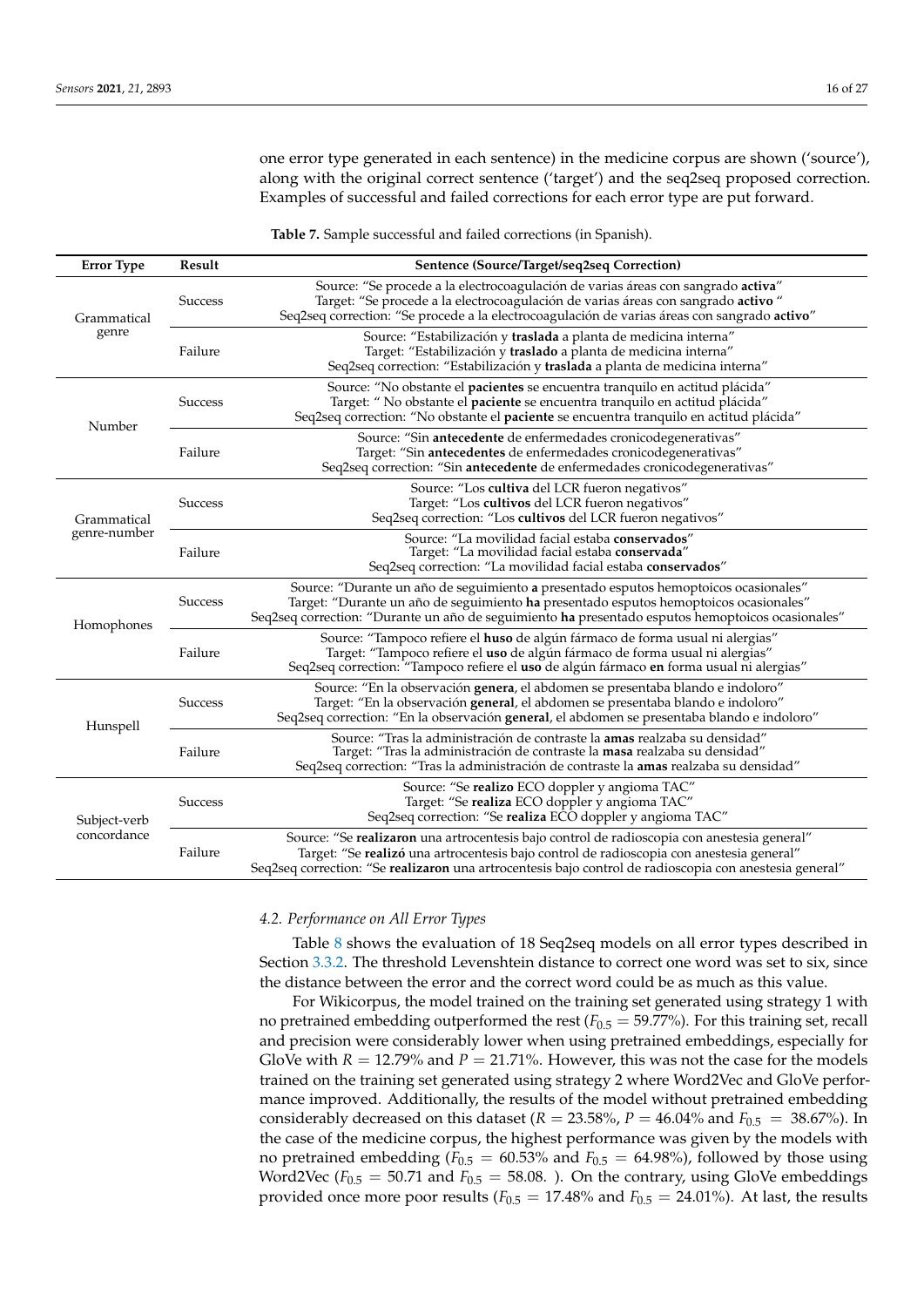achieved by the models trained on the mixed corpus showed a decrease in performance as compared to the ones obtained on separate corpora. In this case, using GloVe led to the less significant result so far obtained. In general, models trained on the training set generated using strategy 2 performed better than those trained on the training set generated using strategy 1, whereas higher *F*0.5 measures were obtained for the models trained on medicine sentences.

<span id="page-16-0"></span>**Table 8.** Recall (*R* ), precision (*P* ) and *F*0.5 measure for the datasets generated according to the strategies listed in Section [3.3.3](#page-11-0) ('Strategy 1' and 'Strategy 2'). The results are shown for the Seq2seq models with GloVe and Word2Vec pretrained embeddings and with no pretrained embedding at all (-). All error types were considered.

|                     | <b>Training Strategy</b> |                  | $\boldsymbol{R}$ | $\boldsymbol{P}$ | $F_{0.5}$ |
|---------------------|--------------------------|------------------|------------------|------------------|-----------|
|                     |                          |                  | 37.61            | 70.19            | 59.77     |
|                     | Strategy 1               | GloVe            | 12.79            | 21.71            | 19.05     |
|                     |                          | W <sub>2</sub> V | 18.88            | 39.72            | 32.54     |
| Wikicorpus          |                          |                  | 23.58            | 46.04            | 38.67     |
|                     | Strategy 2               | GloVe            | 21.16            | 41.65            | 34.89     |
|                     |                          | W <sub>2</sub> V | 23.84            | 48.42            | 40.15     |
|                     |                          |                  | 46.06            | 65.68            | 60.53     |
|                     | Strategy 1               | GloVe            | 15.79            | 17.95            | 17.48     |
|                     |                          | W <sub>2</sub> V | 40.07            | 54.31            | 50.71     |
| Medicine corpus     |                          |                  | 50.92            | 69.79            | 64.98     |
|                     | Strategy 2               | GloVe            | 21.58            | 24.71            | 24.01     |
|                     |                          | W <sub>2</sub> V | 46.69            | 61.82            | 58.08     |
|                     |                          |                  | 20.61            | 45.83            | 36.82     |
|                     | Strategy 1               | GloVe            | 3.76             | 4.61             | 4.41      |
|                     |                          | W <sub>2</sub> V | 14.88            | 24.79            | 21.88     |
| Medicine-wikicorpus |                          |                  | 27.92            | 56.33            | 46.81     |
|                     | Strategy 2               | GloVe            | 10.63            | 13.36            | 12.70     |
|                     |                          | W <sub>2</sub> V | 23.36            | 40.92            | 35.57     |

#### *4.3. Performance on Each Error Type*

The same models were evaluated on each error type: (1) grammatical genre, (2) number, (3) grammatical genre-number, (4) homophones and (5) Hunspell-generated and (6) subject-verb concordance errors.

1. **Evaluation of grammatical genre error correction**. Table [9](#page-17-0) shows the performance of the models on grammatical genre error types. In the Wikicorpus, precision of models without pretrained embeddings was high (86.35% and 83.14%) and corrected around 30% of errors. Models using pretrained embeddings provided lower values. The lowest results were obtained for GloVe with  $R = 13.92\%$  and  $P = 30.20\%$ . Nevertheless, a similar performance to the models without pretrained embedding is observed for Word2Vec in the training set generated using strategy 2 with  $R = 30.57\%$ and  $P = 74.60\%$ . In the medicine corpus, the performance of the models improved with respect to the Wikicorpus. The model without pretrained embedding trained on the training set generated using strategy 2 corrected almost 50% of genre errors. However, GloVe performance decreased in the training set generated using strategy  $1 (F_{0.5} = 14.22%)$  and in the training set generated using strategy 2 ( $F_{0.5} = 26.21%$ ). Models with pretrained embeddings improved from the training set generated using strategy 1 to the training set generated using strategy 2 for both corpora.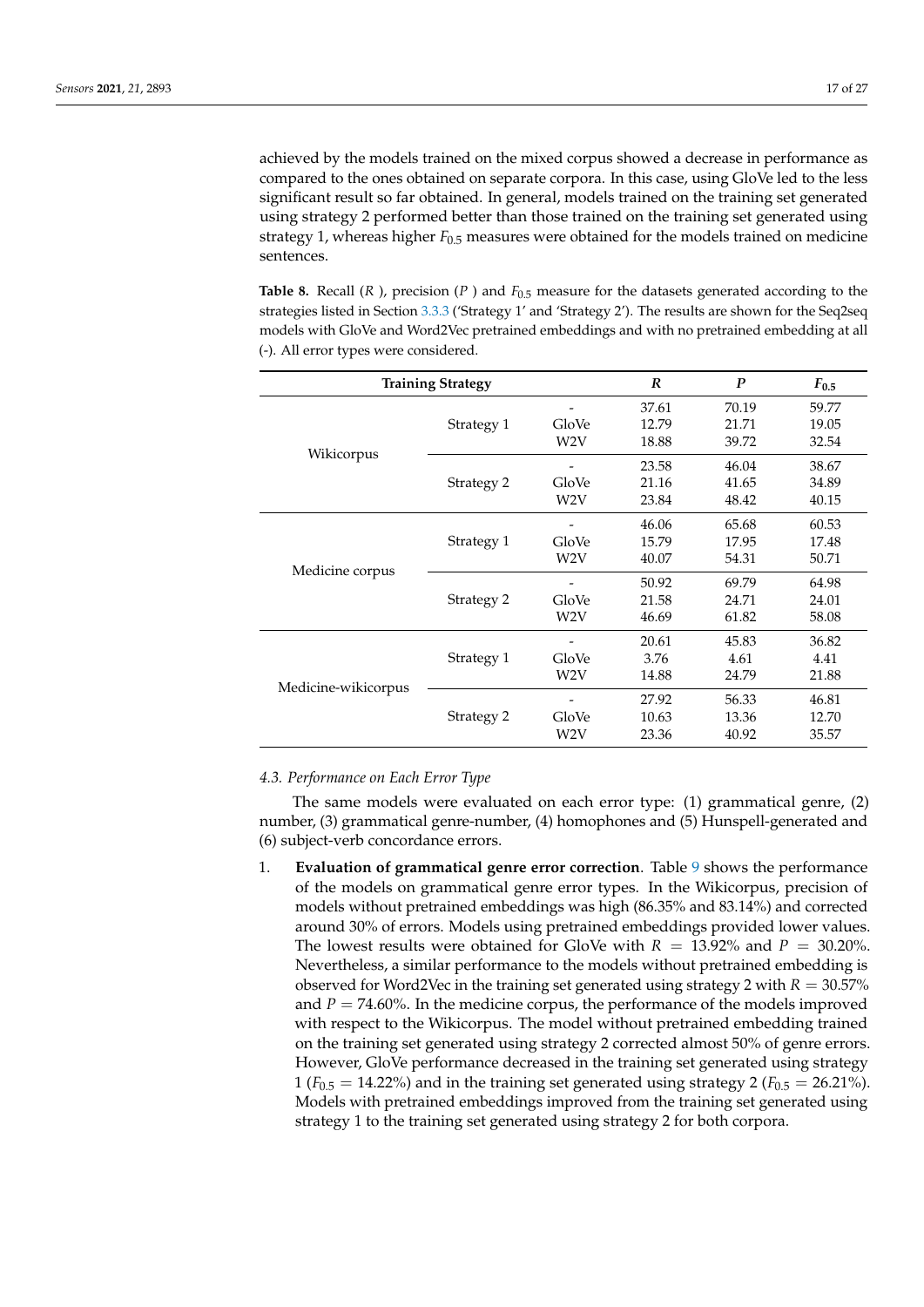| <b>Training Strategy</b> |            |                                                       | $\boldsymbol{R}$        | $\boldsymbol{P}$        | $F_{0.5}$               |
|--------------------------|------------|-------------------------------------------------------|-------------------------|-------------------------|-------------------------|
|                          | Strategy 1 | $\overline{\phantom{0}}$<br>GloVe<br>W <sub>2</sub> V | 30.52<br>13.92<br>21.53 | 86.35<br>30.20<br>65.93 | 63.22<br>24.47<br>46.68 |
| Wikicorpus               | Strategy 2 | GloVe<br>W <sub>2</sub> V                             | 32.16<br>25.09<br>30.57 | 83.14<br>53.56<br>74.60 | 63.13<br>43.66<br>57.92 |
| Medicine corpus          | Strategy 1 | GloVe<br>W <sub>2</sub> V                             | 36.71<br>11.51<br>30.85 | 81.70<br>15.12<br>61.19 | 65.62<br>14.22<br>51.13 |
|                          | Strategy 2 | GloVe<br>W <sub>2</sub> V                             | 48.10<br>21.48<br>45.75 | 84.83<br>27.74<br>78.99 | 73.59<br>26.21<br>68.97 |

<span id="page-17-0"></span>**Table 9.** Recall (*R* ), precision (*P* ) and *F*0.5 for the evaluation of genre error correction.

2. **Evaluation of number error correction**. Table [10](#page-17-1) shows the performance of the models on number error types. In the Wikicorpus, the model without pretrained embedding corrected 43.01% of errors in the training set generated using strategy 1, whereas it corrected 49.58% in the training set generated using strategy 2. Precision is high for both: 87.81% and 84.18%, respectively. GloVe results were much lower in the training set generated using strategy 1 ( $R = 27.12\%$  and  $P = 45.53\%$ ) and the training set generated using strategy 2 ( $R = 39.45\%$  and  $P = 62.66\%$ ), whereas Word2Vec performed similar to the model without pretrained embedding  $(R = 48.93\%$  and  $P = 81.42\%$ ) in the training set generated using strategy 2. In the medicine corpus, models without pretrained embedding and models with Word2Vec improved when trained on medicine sentences. The model without pretrained embedding shows  $F_{0.5} = 77.22\%$  in the training set generated using strategy 1 and  $F_{0.5} = 82.82\%$  in the training set generated using strategy 2. This last model corrected more than 70% of sentences. For both corpora, better results were obtained in the training set generated using strategy 2 than in the training set generated using strategy 1.

|                 | <b>Training Strategy</b> |                  |       | $\boldsymbol{P}$ | $F_{0.5}$ |
|-----------------|--------------------------|------------------|-------|------------------|-----------|
|                 |                          |                  | 43.01 | 87.81            | 72.67     |
|                 | Strategy 1               | GloVe            | 27.12 | 45.53            | 40.09     |
| Wikicorpus      |                          | W <sub>2</sub> V | 37.97 | 77.00            | 63.87     |
|                 |                          | -                | 49.58 | 84.18            | 73.87     |
|                 | Strategy 2               | GloVe            | 39.45 | 62.66            | 56.06     |
|                 |                          | W <sub>2</sub> V | 48.93 | 81.47            | 71.91     |
|                 | Strategy 1               |                  | 60.32 | 83.03            | 77.22     |
|                 |                          | GloVe            | 22.35 | 27.05            | 25.96     |
|                 |                          | W <sub>2</sub> V | 55.67 | 74.54            | 69.81     |
| Medicine corpus |                          |                  | 72.11 | 86.01            | 82.82     |
|                 | Strategy 2               | GloVe            | 28.24 | 31.42            | 30.73     |
|                 |                          | W <sub>2</sub> V | 66.57 | 79.15            | 76.27     |

<span id="page-17-1"></span>**Table 10.** Recall (*R* ), precision (*P* ) and *F*0.5 for the evaluation of number error correction.

3. **Evaluation of grammatical genre-number error correction**. Table [11](#page-18-0) shows the performance of the models on grammatical genre-number error types. In the medicine corpus, the model without pretrained embedding and the model with Word2Vec corrected 53.40% and 50.74% of sentences when trained on the training set generated using strategy 1 and a precision of 78.57% and 70.71% was obtained. GloVe performance was again quite below these values, showing *F*0.5 = 18.13%. The results improved after training the models on the training set generated using strategy 2. For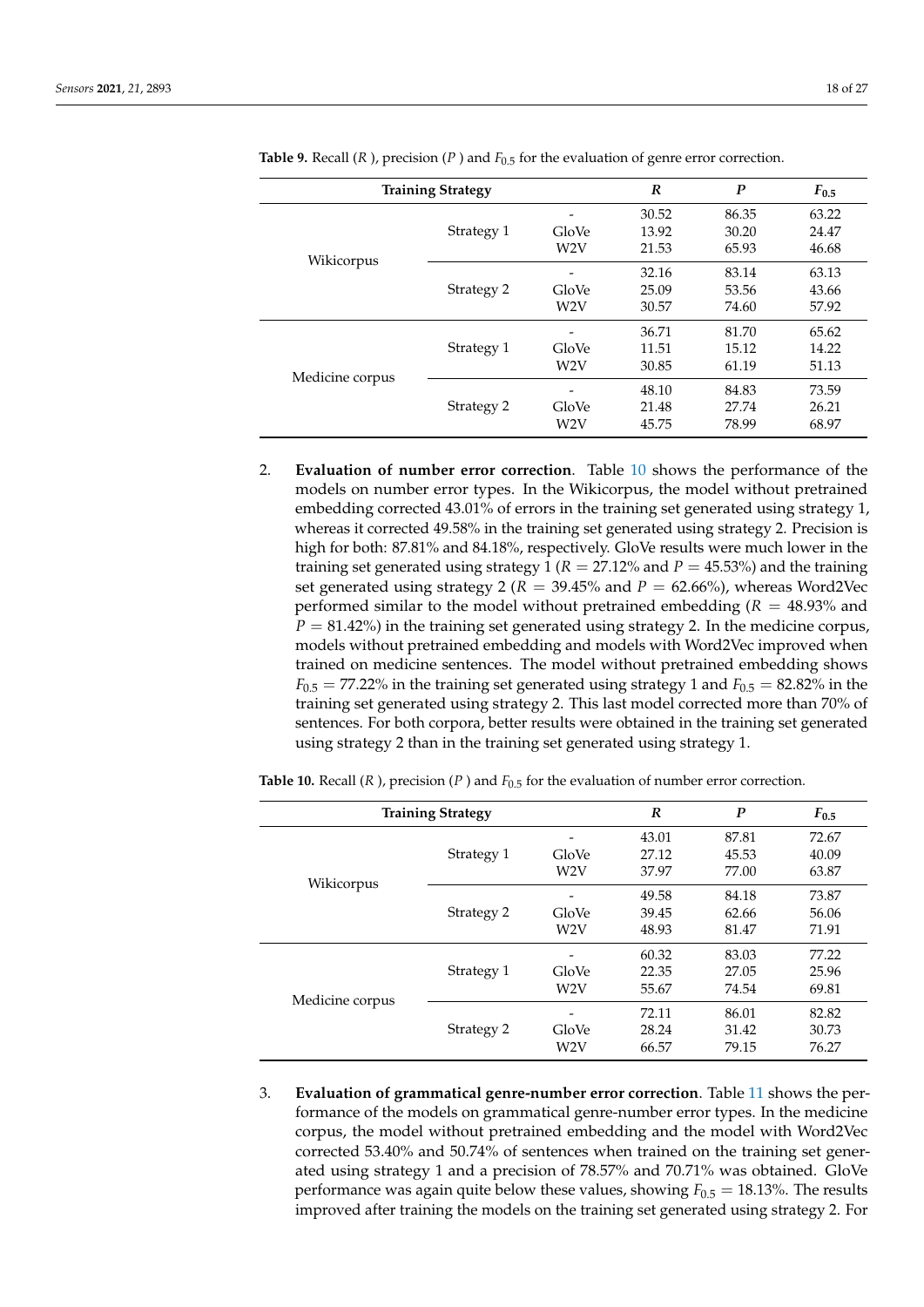the model without pretrained embedding, recall was 70.57% and precision 84.90%. The models trained on Wikicorpus sentences performed lower than when trained on medicine sentences. However, this is not true for GloVe in both the training sets generated using strategy 1 and strategy 2, where *F*0.5 was equal to 30.49% and 45.75%, respectively.

|                 | <b>Training Strategy</b> |                  |       | $\boldsymbol{P}$ | $F_{0.5}$ |
|-----------------|--------------------------|------------------|-------|------------------|-----------|
|                 |                          | -                | 35.07 | 82.37            | 64.87     |
|                 | Strategy 1               | GloVe            | 19.45 | 35.53            | 30.49     |
| Wikicorpus      |                          | W <sub>2</sub> V | 30.19 | 67.61            | 54.18     |
|                 |                          | $\overline{a}$   | 39.61 | 78.84            | 65.81     |
|                 | Strategy 2               | GloVe            | 29.97 | 52.69            | 45.75     |
|                 |                          | W <sub>2</sub> V | 38.14 | 71.60            | 60.91     |
|                 | Strategy 1               |                  | 53.40 | 78.57            | 71.80     |
|                 |                          | GloVe            | 16.40 | 18.63            | 18.13     |
|                 |                          | W <sub>2</sub> V | 50.74 | 70.71            | 65.55     |
| Medicine corpus |                          |                  | 70.57 | 84.90            | 81.59     |
|                 | Strategy 2               | GloVe            | 27.64 | 30.48            | 29.87     |
|                 |                          | W2V              | 64.94 | 77.74            | 74.80     |

<span id="page-18-0"></span>**Table 11.** Recall (*R* ), precision (*P* ) and *F*0.5 for the evaluation of genre-number error correction.

4. **Evaluation of homophone error correction**. A good performance was obtained for the models without pretrained embeddings (see Table [12\)](#page-18-1). In the medicine corpus, recall was equal to 72.24% and precision 88.76% in the training set generated using strategy 1 and 75.68% and 83.30% in the training set generated using strategy 2. In the Wikicorpus, recall was 78.41% and precision was 93.34% when trained on the training set generated using strategy 1, which resulted in *F*0.5 = 89.92%. Nevertheless, these values sharply decreased in the training set generated using strategy 2, resulting in  $F_{0.5} = 42.28\%$ . Then, Word2Vec performed well for the medicine corpus in both the training sets generated using strategy 1 and strategy 2 with  $F_{0.5} = 75.28\%$  and  $F_{0.5} = 74.34\%$ , respectively. Very bad results were obtained for GloVe. For the Wikicorpus, this model corrected less than 9% of sentences in the training set generated using strategy 1 and precision was 19.63%. In line with this, for the medicine corpus this model corrected 26.11% of the sentences and the precision was 26.54%.

|                 | <b>Training Strategy</b> |                  |       | $\boldsymbol{P}$ | $F_{0.5}$ |
|-----------------|--------------------------|------------------|-------|------------------|-----------|
|                 |                          |                  | 78.41 | 93.34            | 89.92     |
|                 | Strategy 1               | GloVe            | 8.77  | 19.63            | 15.73     |
|                 |                          | W <sub>2</sub> V | 13.20 | 51.16            | 32.48     |
| Wikicorpus      |                          |                  | 17.20 | 66.52            | 42.28     |
|                 | Strategy 2               | GloVe            | 12.98 | 33.62            | 25.51     |
|                 |                          | W <sub>2</sub> V | 30.57 | 74.59            | 57.92     |
|                 |                          |                  | 72.24 | 88.76            | 84.88     |
|                 | Strategy 1               | GloVe            | 26.11 | 26.65            | 26.54     |
|                 |                          | W <sub>2</sub> V | 70.75 | 76.50            | 75.28     |
| Medicine corpus |                          |                  | 75.68 | 83.30            | 81.66     |
|                 | Strategy 2               | GloVe            | 28.85 | 29.68            | 29.51     |

<span id="page-18-1"></span>**Table 12.** Recall (*R* ), precision (*P* ) and *F*0.5 for the evaluation of homophone error correction.

5. **Evaluation of Hunspell-generated error correction**. In Table [13,](#page-19-0) for the medicine corpus the model without pretrained embedding corrected only 36.10% of sentences in the training set generated using strategy 1, whereas the model with Word2Vec

W2V 69.66 75.63 74.34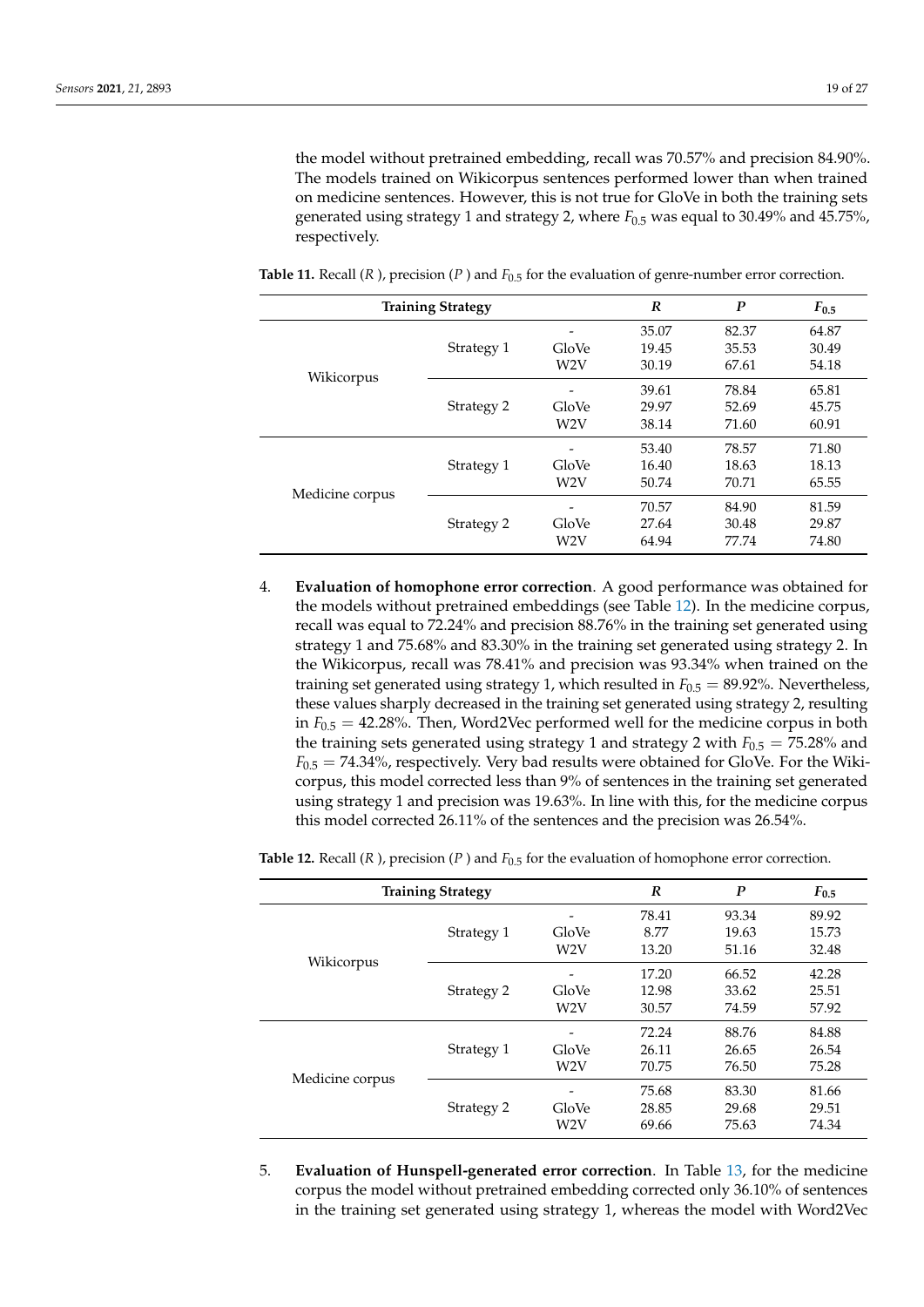corrected 30.08%. However, the precision of the former is 75.40% compared to 56.13% of the latter. In the Wikicorpus, the number of corrected sentences decreased to 17.42% for the model without pretrained embedding in the training set generated using strategy 1. The three models revealed a very bad performance in the training set generated using strategy 2. Actually, for this error type, results decreased in all models that were trained on the training set generated using strategy 2 in both corpora.

|                 | <b>Training Strategy</b> |                  | $\boldsymbol{R}$ | $\boldsymbol{P}$ | $F_{0.5}$ |
|-----------------|--------------------------|------------------|------------------|------------------|-----------|
| Wikicorpus      | Strategy 1               |                  | 17.42            | 78.06            | 46.03     |
|                 |                          | GloVe            | 15.49            | 40.96            | 30.82     |
|                 |                          | W <sub>2</sub> V | 20.27            | 58.74            | 42.58     |
|                 | Strategy 2               | -                | 10.25            | 56.60            | 29.72     |
|                 |                          | GloVe            | 7.17             | 28.00            | 17.71     |
|                 |                          | W <sub>2</sub> V | 7.52             | 31.88            | 19.34     |
| Medicine corpus | Strategy 1               |                  | 36.10            | 75.40            | 61.92     |
|                 |                          | GloVe            | 13.31            | 16.36            | 15.64     |
|                 |                          | W <sub>2</sub> V | 30.08            | 56.13            | 47.85     |
|                 | Strategy 2               | -                | 20.60            | 54.57            | 41.04     |
|                 |                          | GloVe            | 9.69             | 12.95            | 12.13     |
|                 |                          | W <sub>2</sub> V | 20.65            | 44.46            | 36.13     |

<span id="page-19-0"></span>**Table 13.** Recall (*R* ), precision (*P* ) and *F*0.5 for the evaluation of Hunspell-generated error correction.

6. **Evaluation of subject-verb concordance error correction**. Models show better performance when trained on the medicine corpus than on the Wikicorpus (see Table [14\)](#page-19-1). In the medicine corpus, the model without pretrained embedding corrected 44.55% of sentences in the training set generated using strategy 1 and 47.39% in the training set generated using strategy 2. Precision was low for both datasets (59.30% and 62.18%). The model with Word2Vec corrected 41.37% of sentences in the training set generated using strategy 1 and 43.01% in the training set generated using strategy 2, whereas the model with GloVe corrected 16.65% of sentences in the training set generated using strategy 1 and 19.72% in the training set generated using strategy 2. The results of the models in the Wikicorpus are poorer than in the medicine corpus. The model without pretrained embedding corrected 24.55% of sentences in the training set generated using strategy 1, whereas the models using GloVe and Word2Vec corrected 7.89% and 10.96%, respectively.

<span id="page-19-1"></span>**Table 14.** Recall ( $R$ ), precision ( $P$ ) and  $F_{0.5}$  for the evaluation of subject-verb concordance error correction.

|                 | <b>Training Strategy</b>                                  |                          | $\boldsymbol{R}$ | $\boldsymbol{P}$ | $F_{0.5}$ |
|-----------------|-----------------------------------------------------------|--------------------------|------------------|------------------|-----------|
|                 |                                                           | $\overline{\phantom{0}}$ | 24.55            | 50.00            | 41.41     |
|                 | Strategy 1                                                | GloVe                    | 7.89             | 16.55            | 13.57     |
| Wikicorpus      |                                                           | W <sub>2</sub> V         | 10.96            | 33.95            | 23.92     |
|                 | Strategy 2                                                |                          | 15.23            | 44.48            | 32.14     |
|                 |                                                           | GloVe                    | 11.89            | 32.58            | 24.17     |
|                 |                                                           | W <sub>2</sub> V         | 14.24            | 38.46            | 28.70     |
|                 | $\overline{ }$<br>Strategy 1<br>GloVe<br>W <sub>2</sub> V |                          | 44.55            | 59.30            | 55.61     |
|                 |                                                           |                          | 16.65            | 18.69            | 18.25     |
|                 |                                                           | 41.37                    | 52.07            | 49.51            |           |
| Medicine corpus | Strategy 2                                                |                          | 47.39            | 62.18            | 58.53     |
|                 |                                                           | GloVe                    | 19.72            | 22.74            | 22.06     |
|                 |                                                           | W <sub>2</sub> V         | 43.01            | 55.59            | 52.52     |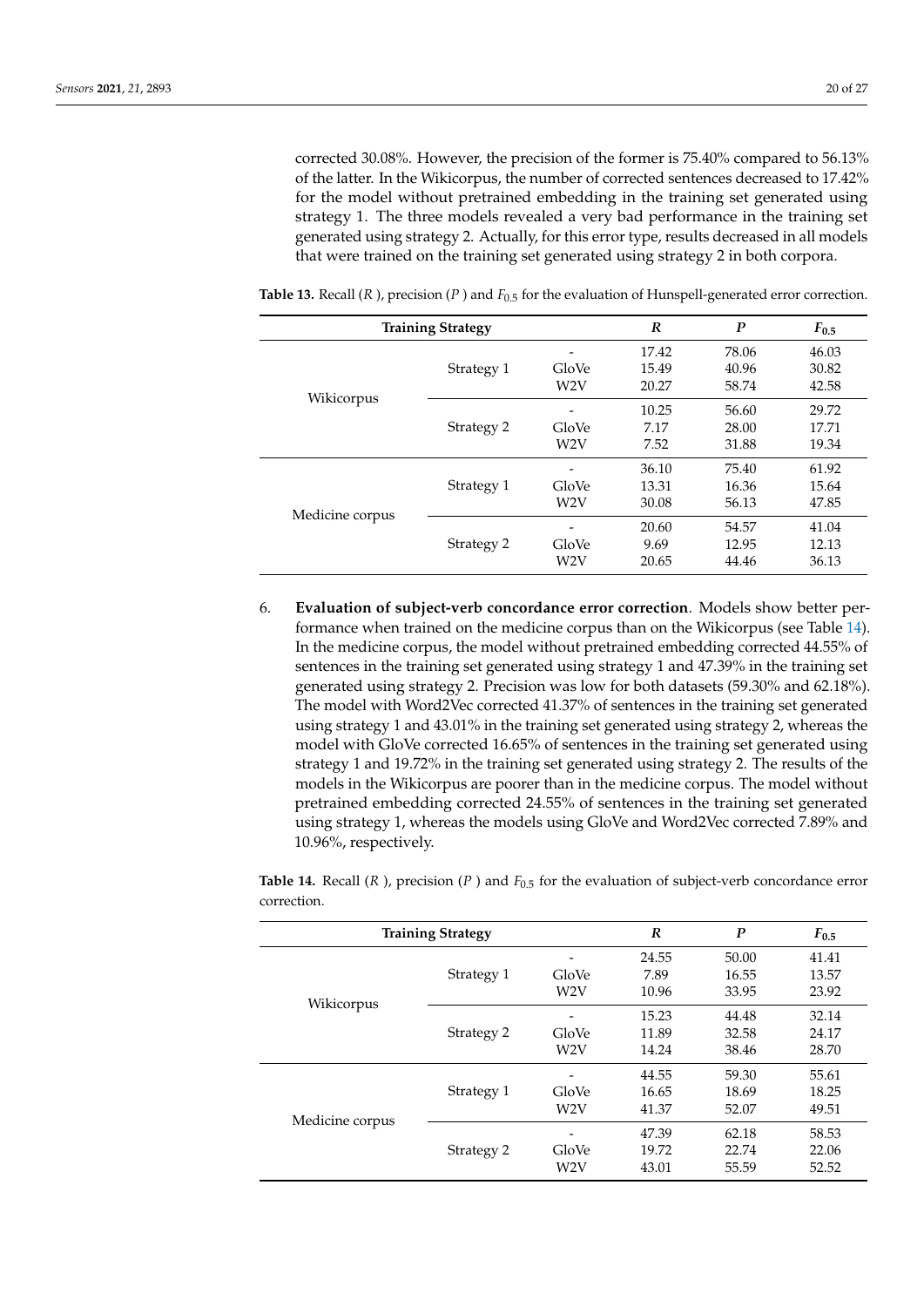The results obtained from the evaluation of subject-verb concordance error correction were very poor. The reason for that could have been the large Levenshtein distance between the generated error and the correct word, which in some cases was as much as six. Similarly, some Hunspell-generated errors had distances larger than three. Moreover, mistakes usually occur by editing one or two characters. Errors with a higher number of edit operations are unlikely. Therefore, new models were trained on sentences without subject-verb concordance error, whereas Hunspell-generated errors of distance equal to two were selected. The goal was to find out whether correction results improved.

Table [15](#page-20-0) shows  $F_{0.5}$  for (E1) grammatical genre, (E2) number, (E3) grammatical genrenumber, (E4) homophones and (E5) Hunspell-generated errors. These values were compared before and after removing subject-verb concordance error types. Results were obtained for both Wiki and medicine corpora.

| <b>Training Strategy</b> |            |                        | E1             | E2             | E <sub>3</sub> | E4             | E5             |
|--------------------------|------------|------------------------|----------------|----------------|----------------|----------------|----------------|
| Wikicorpus               | Strategy 1 | Before<br>After        | 63.22<br>54.41 | 72.67<br>65.30 | 64.87<br>50.81 | 89.92<br>86.91 | 46.03<br>78.92 |
|                          | Strategy 2 | Before<br>After        | 63.13<br>51.29 | 73.83<br>67.36 | 65.81<br>49.68 | 42.28<br>73.74 | 29.72<br>70.99 |
| Medicine corpus          | Strategy 1 | Before<br>After        | 65.62<br>50.02 | 77.22<br>71.96 | 71.80<br>62.14 | 84.88<br>77.09 | 61.92<br>77.53 |
|                          | Strategy 2 | <b>Before</b><br>After | 73.59<br>56.52 | 82.82<br>74.78 | 81.59<br>67.16 | 81.66<br>72.44 | 41.04<br>74.42 |

<span id="page-20-0"></span>**Table 15.** Comparison of *F*0.5 measures before and after removing the subject-verb concordance error type and selecting Hunspell-generated errors of Levenshtein distance equal to two. No pretrained embedding was used. (E1) genre, (E2) number, (E3) genre-number, (E4) homophones and (E5) Hunspell-generated errors.

#### *4.4. Discussion*

Compared to [\[11\]](#page-24-10), in which the authors use seq2seq for grammatical error correction for the Basque language, the performance of seq2seq for the corpus used in this research was low. Taking into account all error types, the best model trained on the medicine corpus only corrected 50% of the total number of sentences, whereas precision was near 70%. On the other hand, a few models revealed good results for homophone, number and grammatical genre-number, where the number of corrected sentences increased to 70%. Correction of errors generated with Hunspell and subject-verb concordance errors showed the lowest rate.

Models trained on the Wikicorpus were expected initially to perform better than those trained on medicine sentences, due to the larger amount of data. Wikicorpus sentences varied in length from 5 to 60 tokens. Moreover, article topics were diverse, which resulted in a very large vocabulary and unknown words in the evaluation set, whereas known words were used in different contexts. At last, Wikipedia is open source and widely contributed, so that they may contain syntactic and grammatical errors. On the contrary, clinical text vocabulary and context was reduced to one single domain and sentences were written in a simple style. This could answer why results improved for models trained on the medicine corpus even if the dataset was smaller.

After comparison of the models trained on the training set generated using strategy 1 to those trained on the training set generated using strategy 2, different results were obtained according to the type of error. In general, models performed better on the training set generated using strategy 2 for genre, number and grammatical genre-number errors, whereas better results were obtained on the training set generated using strategy 1 for Hunspell-generated errors. Repeating the same sentence with a different error each time might be adequate depending on the error type. Grammatical genre and number variants of a same word convey the same meaning in a sentence, although it is not grammatically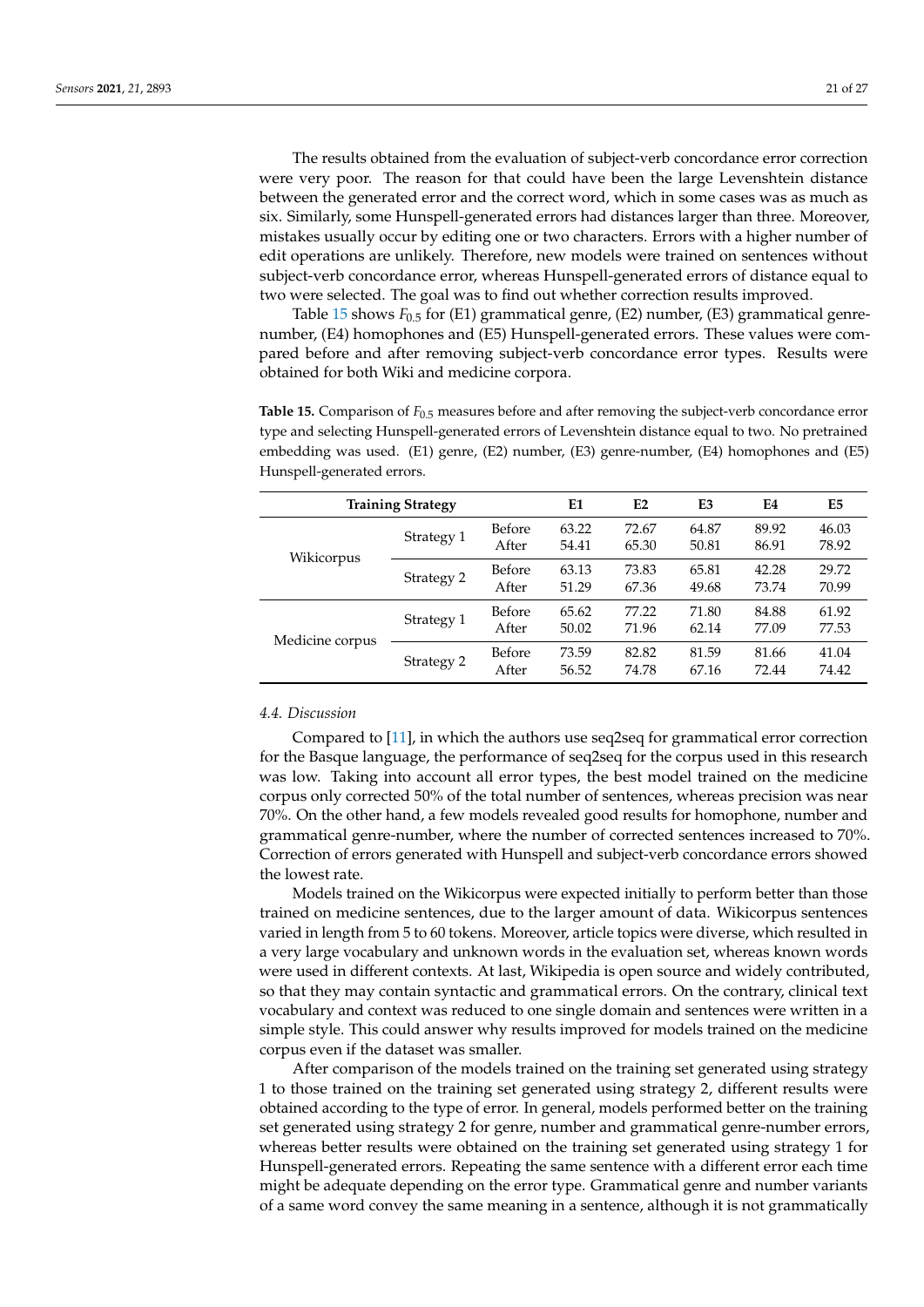correct. In fact, these categories would be produced in the training set generated using strategy 1 by modifying the grammatical genre and number of the same word to form different sentences. This would lead to repeating data and, thus, overfitting. However, Hunspell-generated errors completely differed in meaning. In this way, the modified sentence was different with respect to the others, providing the model with a new example. Nevertheless, different models should be trained on Hunspell-generated errors only and then grammatical genre and number errors to clarify the statement of data redundancy.

The use of GloVe and Word2Vec pretrained embeddings had different impacts on the results. These approaches extract features by means of different techniques. Nevertheless, the fact that the lowest results were obtained by GloVe does not imply that this approach is less suitable for learning embeddings. On the other hand, success is believed to rely on the adjustment of parameters. The model is not sensitive to the variation of every parameter, therefore, only some of them may affect the results. The embedding size used in the experiments was 512, however, a common value is 300. The transformer required this parameter to be equal to the number of units in the recurrent layers of the encoder and the decoder. By decreasing the size of the recurrent layers, the performance did as well, due to the sensibility of the transformer architecture. Therefore, whether the embedding size affected the final result, it should not be modified. On the contrary, Word2Vec performed much better with the same embedding size. For future work, the impact on performance of other related feature extraction techniques such as doc2vec, TF-IDF and bag-of-words (BoW) will be explored.

By combining several corpora, larger datasets could be obtained to train the Seq2seq model. The same number of sentences from the Wikicorpus were added to the medicine sentences so as to determine whether results improved. On the contrary, this solution did not work as performance decreased for all the models. The medicine corpus itself is a collection of three different sources, however, they all belong to the same domain and sentences are written in a similar style. Relating two completely different corpora might have been the reason for a decrease in the results.

By removing the subject-verb concordance errors (Table [15\)](#page-20-0), F0.5 decreased for each error type except for Hunspell-generated errors (E5) and many were removed from the training set generated using strategy 1, decreasing the training dataset size. On the contrary, more errors of the other categories were generated without repetition of sentences and the same dataset size was obtained in the training set generated using strategy 2, yet the results were lower than before. This suggests that error variability in the training dataset improves the performance of seq2seq correction. On the other hand, correction of Hunspell-generated errors improved by selecting those of Levenshtein distance shorter than two.

#### <span id="page-21-0"></span>**5. Conclusions and Future Work**

Real-word errors can affect the performance of automatic text processing tools, including decision support systems and recommender systems. In the medical domain, these errors can even lead to serious deficiencies in patient care services [\[13\]](#page-24-12). In order to tackle this problem, in this work a DL approach was evaluated on the task of real-word error correction in Spanish clinical texts. In particular, we proposed the use of a Seq2seq model for neural machine translation, which translates erroneous sentences to correct ones. Moreover, in the absence of sufficiently large amounts of text, the implementation of pretrained embeddings and model performance on mixed corpora were evaluated in this work.

The performance results obtained were poorer than expected at the beginning, especially considering those published in [\[11\]](#page-24-10). It is worth noting that Basque (the language on which [\[11\]](#page-24-10) is focused) and Spanish are completely different, so the comparison of the results must be taken with caution. First, Basque is an agglutinative language whereas Spanish is fusional, so the way in which words are composed is different and so is the probability of generating real-word errors. Moreover, although Spanish and Basque share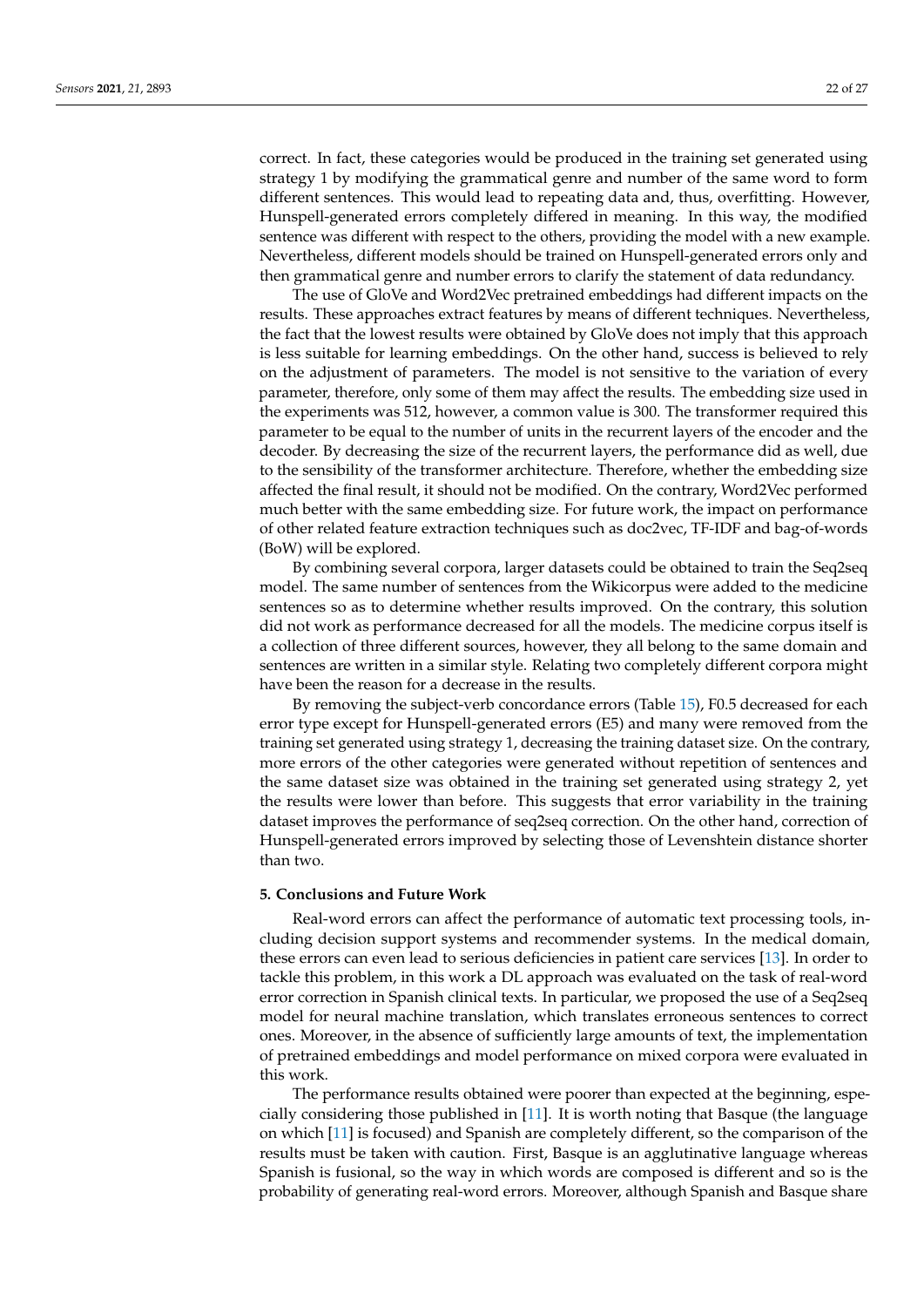the alphabet to a great extent, the conjugations and declinations are very different. Second, Basque is the only surviving Pre-Indo-European language in Western Europe. Spanish, in contrast, is derived from Latin and has a very wide lexical richness with words derived from Italian, French, English, Romanian and Latin America. Third, Basque has only rarely accented markers, which can reduce the possibility of producing real-word errors as with the diacritical mark in Spanish. Forth, Spanish has many homonymy words since the 'h' is silent in Spanish and several letters in Spanish are pronounced the same (e.g., 'b'-'v', 'g'-'j', 'll'-'y').

The medicine corpus was much smaller in size than the Wikicorpus, but context was restricted to a unique domain and the sentences extracted were uniform, which led to better results. By contrast, not enough samples were obtained and clinical text scarcity continues to be an issue. Moreover, repeating several times a sentence by modifying word genre and number may produce model overfitting during training, since genre and number do not change the meaning of the correct word, whereas Hunspell-generated errors completely differ in meaning, which may provide new samples.

Performance clearly decreased in the experiments when using pretrained embeddings. The poorest results were obtained with GloVe, although those obtained with Word2Vec were not far from the best models. A possible explanation for this is the difficulty of training word vectors with a large embedding size. For future work, a new GloVe embedding would be trained on a larger corpus such as the Spanish Billion Word Corpus (SPWC) [\[39\]](#page-26-7). In addition, we will check the reliability of contextual word embeddings based on BETO [\(https://github.com/dccuchile/beto](https://github.com/dccuchile/beto) (accessed on 20 April 2021)) [\[40\]](#page-26-8) and then fine-tune them to the medical domain. We will also evaluate the reliability of pretrained word embeddings like FastText, which, contrary to Word2Vec, also handles out-of-vocabulary words because word embeddings are learned from character n-grams instead of words. These Spanish word embeddings have been evaluated in other NLP tasks with promising results [\[41–](#page-26-9)[43\]](#page-26-10). Moreover, the possibility to adapt non-Spanish pre-trained embeddings specifically built for domains close to the medical one such as BioBERT ('Bidirectional Encoder Representations from Transformers for Biomedical Text Mining', [https://github.](https://github.com/naver/biobert-pretrained) [com/naver/biobert-pretrained](https://github.com/naver/biobert-pretrained) (accessed on 20 April 2021)) [\[44\]](#page-26-11) will be analyzed.

Joining both Wiki and medicine corpora decreased the performance of the models. This solution might be adopted as long as the data sources are similar. Therefore, a model for correcting medical texts should be trained exclusively on data from that domain. In line with this, new training datasets could be compiled in future work, so that they only contain one error type to study the variation of model performance. For instance, different models could be trained on Hunspell-generated errors only and on genre and number errors to study data redundancy.

A natural next step, which we leave for future work, is to assess whether clinical decision support systems improve when dealing with the corrected sentences or not. Similarly, the impact of real-word errors correction in semantic-based recommendation engines such as that described in [\[45\]](#page-26-12) is to be measured.

**Author Contributions:** Conceptualization, D.B.-C. and F.M.-M.; methodology, J.A.G.-D. and F.M.-M.; software, D.B.-C. and J.L.-H.; validation, D.B.-C., J.A.G.-D. and F.G.-S.; formal analysis, J.A.G.-D. and F.M.-M.; investigation, D.B.-C. and F.G.-S.; resources, F.G.-S.; data curation, D.B.-C. and J.L.-H.; writing—original draft preparation, D.B.-C., J.L.-H. and F.M.-M.; writing—review and editing, J.A.G.- D. and F.G.-S.; visualization, F.G.-S.; supervision, F.M.-M.; project administration, J.A.G.-D.; funding acquisition, F.G.-S. All authors have read and agreed to the published version of the manuscript.

**Funding:** This work was supported by the Spanish National Research Agency (AEI) through project LaTe4PSP (PID2019-107652RB-I00/AEI/10.13039/501100011033) and by the Seneca Foundation-the Regional Agency for Science and Technology of Murcia (Spain)-through project 20963/PI/18. In addition, José Antonio García-Díaz has been supported by Banco Santander and University of Murcia through the Doctorado industrial programme, and Jésica López-Hernández has been supported by the Ministry of Education of Spain through the national program "Ayudas para la Formación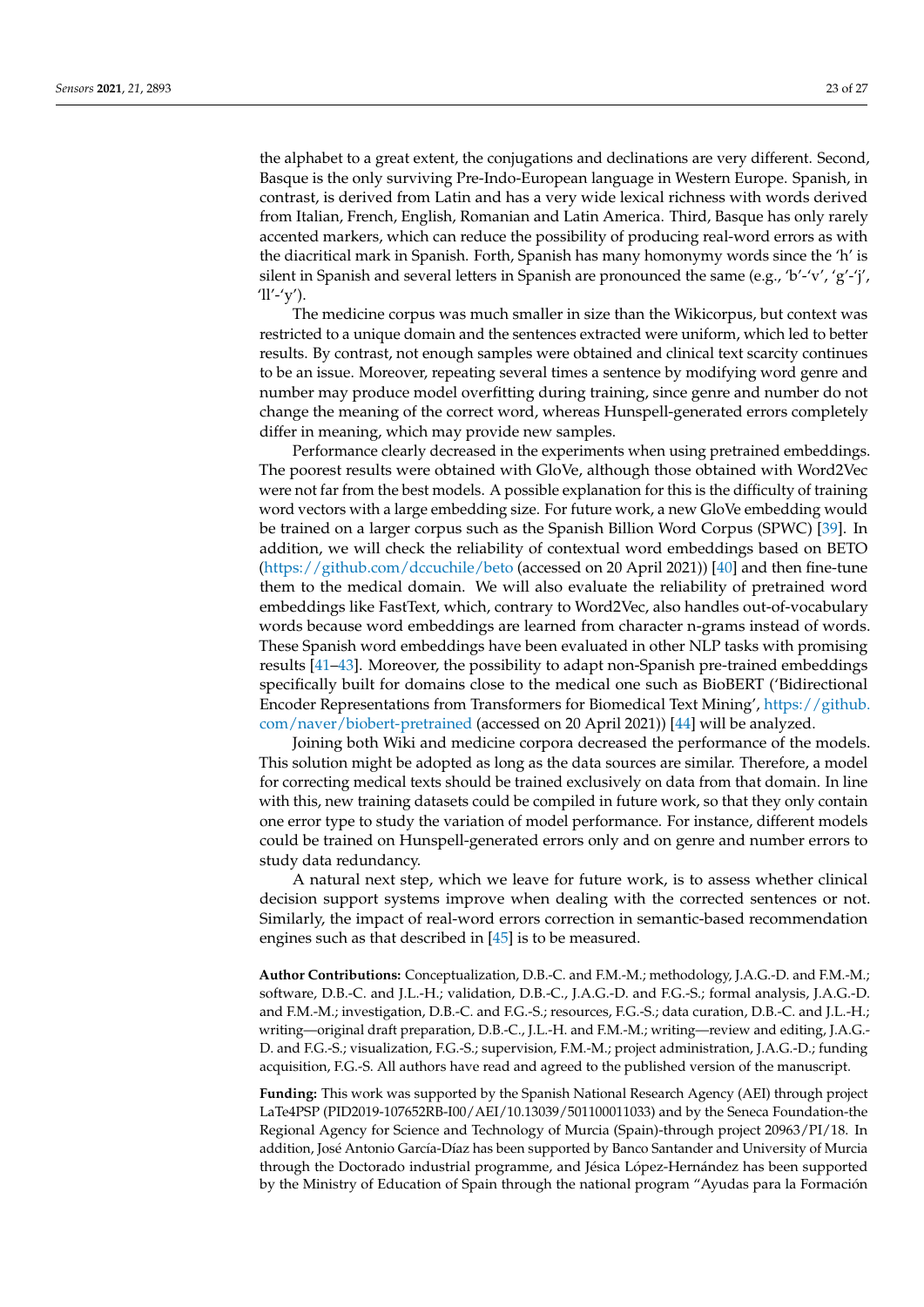de Profesorado Universitario" (FPU), with reference FPU16/03324, of State Programme for the Promotion of Talent and its Employability.

**Institutional Review Board Statement:** Not applicable.

**Informed Consent Statement:** Not applicable.

**Data Availability Statement:** Publicly available datasets were analyzed in this study. This data can be found here: <https://pln.inf.um.es/corpora/realworderrors/datasets.rar> (accessed on 20 April 2021). In addition, source code of the experiments can be found here: [https://github.com/fgs22002](https://github.com/fgs22002/real-word-errors) [/real-word-errors](https://github.com/fgs22002/real-word-errors) (accessed on 20 April 2021).

**Conflicts of Interest:** The funders had no role in the design of the study; in the collection, analyses, or interpretation of data; in the writing of the manuscript, or in the decision to publish the results.

# <span id="page-23-0"></span>**Appendix A**

Seq2seq YAML configuration file: # Where the samples will be written save\_data: wiki\_spanish/run/example # Where the vocab(s) will be written src\_vocab: wiki\_spanish/run/example.vocab.src tgt\_vocab: wiki\_spanish/run/example.vocab.tgt # Prevent overwriting existing files in the folder overwrite: True # Corpus opts: data: corpus\_1: path\_src:/directory/of/the/source/training/set/ path\_tgt:/directory/of/the/target/training/set/ valid: path\_src:/directory/of/the/source/development/set/ path\_tgt:/directory/of/the/target/development/set/ # Vocabulary files that were just created src\_vocab: directory/of/the/source/vocabulary/ tgt\_vocab: directory/of/the/target/vocabulary/ # General opts save\_model:/directory/of/the/saved/model/ save\_checkpoint\_steps: 500 valid\_steps: 500 train\_steps: 2000 # Batching queue\_size: 10000 bucket\_size: 32768 batch\_type: "tokens" batch\_size: 4096 valid\_batch\_size: 8 max\_generator\_batches: 2 accum\_count: [4] accum\_steps: [0] # Optimization model\_dtype: "fp32" optim: "adam" learning\_rate: 2 warmup\_steps: 8000 decay\_method: "noam" adam\_beta2: 0.998 max\_grad\_norm: 0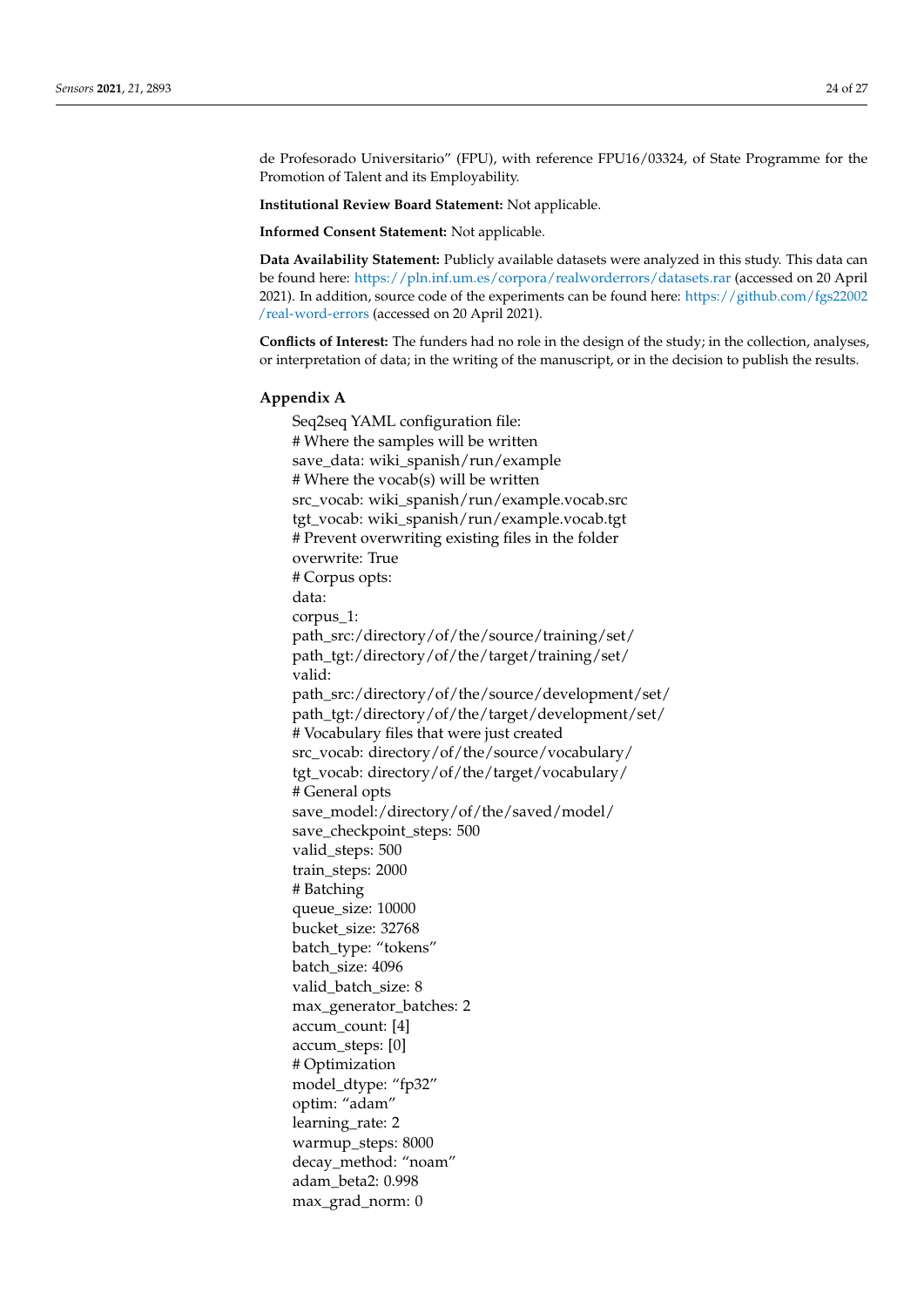label\_smoothing: 0.1 param\_init: 0 param\_init\_glorot: true normalization: "tokens" # Model encoder\_type: transformer decoder\_type: transformer position\_encoding: true enc\_layers: 6 dec\_layers: 6 heads: 8 rnn\_size: 512 word\_vec\_size: 512 transformer\_ff: 2048 dropout\_steps: [0] dropout: [0.1] attention\_dropout: [0.1]

# **References**

- <span id="page-24-0"></span>1. Hussain, F.; Qamar, U. Identification and Correction of Misspelled Drugs' Names in Electronic Medical Records (EMR). In Proceedings of the 18th International Conference on Enterprise Information Systems (ICEIS 2016), Rome, Italy, 25–28 April 2016; Hammoudi, S., Maciaszek, L.A., Missikoff, M., Camp, O., Cordeiro, J., Eds.; SCITEPRESS—Science and and Technology Publications: Setúbal, Portugal, 2016; Volume 2, pp. 333–338. [\[CrossRef\]](http://doi.org/10.5220/0005911503330338)
- <span id="page-24-1"></span>2. Workman, T.E.; Shao, Y.; Divita, G.; Zeng-Treitler, Q. An efficient prototype method to identify and correct misspellings in clinical text. *BMC Res. Notes* **2019**, *12*, 42. [\[CrossRef\]](http://doi.org/10.1186/s13104-019-4073-y) [\[PubMed\]](http://www.ncbi.nlm.nih.gov/pubmed/30658682)
- <span id="page-24-2"></span>3. Jurafsky, D.; Martin, J.H. *Speech and Language Processing (Draft)*, 3rd ed. 2020. Available online: [https://web.stanford.edu/](https://web.stanford.edu/~jurafsky/slp3/)  $\sim$ jurafsky/slp3/ (accessed on 20 April 2021).
- <span id="page-24-3"></span>4. López-Hernández, J.; Almela, Á.; Valencia-García, R. Automatic Spelling Detection and Correction in the Medical Domain: A Systematic Literature Review. In *Technologies and Innovation, Proceedings of the 5th International Conference, CITI 2019, Guayaquil, Ecuador, 2–5 December 2019*; Valencia-Garcıa, R., Alcaraz-Mármol, G., del Cioppo-Morstadt, J., Bucaram-Leverone, M., Eds.; Springer: Berlin/Heidelberg, Germany, 2019; pp. 95–108. [\[CrossRef\]](http://doi.org/10.1007/978-3-030-34989-9_8)
- <span id="page-24-4"></span>5. Ramshaw, L.A. Correcting real-word spelling errors using a model of the problem-solving context. *Comput. Intell.* **1994**, *10*, 185–211. [\[CrossRef\]](http://doi.org/10.1111/j.1467-8640.1994.tb00163.x)
- <span id="page-24-5"></span>6. Sharma, S.; Gupta, S. A Correction Model for Real-word Errors. *Procedia Comput. Sci.* **2015**, *70*, 99–106. [\[CrossRef\]](http://doi.org/10.1016/j.procs.2015.10.047)
- <span id="page-24-6"></span>7. Patrick, J.; Sabbagh, M.; Jain, S.; Zheng, H. Spelling correction in clinical notes with emphasis on first suggestion accuracy. In Proceedings of the 2nd Workshop on Building and Evaluating Resources for Biomedical Text Mining, Valletta, Malta, 18 May 2010; pp. 1–8.
- <span id="page-24-7"></span>8. Samanta, P.; Chaudhuri, B.B. A simple real-word error detection and correction using local word bigram and trigram. In Proceedings of the 25th Conference on Computational Linguistics and Speech Processing, ROCLING 2015, Kaohsiung, Taiwan, 4–5 October 2013; Association for Computational Linguistics and Chinese Language Processing (ACLCLP): Taipei, Taiwan, 2013.
- <span id="page-24-8"></span>9. Grundkiewicz, R.; Junczys-Dowmunt, M. Near Human-Level Performance in Grammatical Error Correction with Hybrid Machine Translation. In Proceedings of the 2018 Conference of the North American Chapter of the Association for Computational Linguistics: Human Language Technologies, Volume 2 (Short Papers), New Orleans, LA, USA, 1 June 2018; Walker, M., Ji, H., Stent, A., Eds.; Association for Computational Linguistics: Stroudsburg, PA, USA, 2018; pp. 284–290. [\[CrossRef\]](http://doi.org/10.18653/v1/N18-2046)
- <span id="page-24-9"></span>10. Zhao, W.; Wang, L.; Shen, K.; Jia, R.; Liu, J. Improving Grammatical Error Correction via Pre-Training a Copy-Augmented Architecture with Unlabeled Data. In Proceedings of the 2019 Conference of the North American Chapter of the Association for Computational Linguistics: Human Language Technologies, Volume 1 (Long and Short Papers), Minneapolis, MN, USA, 3 June 2019; Burstein, J., Doran, C., Solorio, T., Eds.; Association for Computational Linguistics: Stroudsburg, PA, USA, 2019; pp. 156–165. [\[CrossRef\]](http://doi.org/10.18653/v1/N19-1014)
- <span id="page-24-10"></span>11. Beloki, Z.; Saralegi, X.; Ceberio, K.; Corral, A. Grammatical Error Correction for Basque through a seq2seq neural architecture and synthetic examples. *Proces. Leng. Nat.* **2020**, *65*, 13–20.
- <span id="page-24-11"></span>12. Wilson, B.J.; Schakel, A.M.J. Controlled Experiments for Word Embeddings. *arXiv* **2015**, arXiv:1510.02675.
- <span id="page-24-12"></span>13. Lai, K.H.; Topaz, M.; Goss, F.R.; Zhou, L. Automated misspelling detection and correction in clinical free-text records. *J. Biomed. Inform.* **2015**, *55*, 188–195. [\[CrossRef\]](http://doi.org/10.1016/j.jbi.2015.04.008) [\[PubMed\]](http://www.ncbi.nlm.nih.gov/pubmed/25917057)
- <span id="page-24-13"></span>14. Fivez, P.; Suster, S.; Daelemans, W. Unsupervised Context-Sensitive Spelling Correction of Clinical Free-Text with Word and Character N-Gram Embeddings. In Proceedings of the BioNLP 2017, Vancouver, BC, Canada, 4 August 2017; Association for Computational Linguistics: Stroudsburg, PA, USA, 2017; pp. 143–148. [\[CrossRef\]](http://doi.org/10.18653/v1/W17-2317)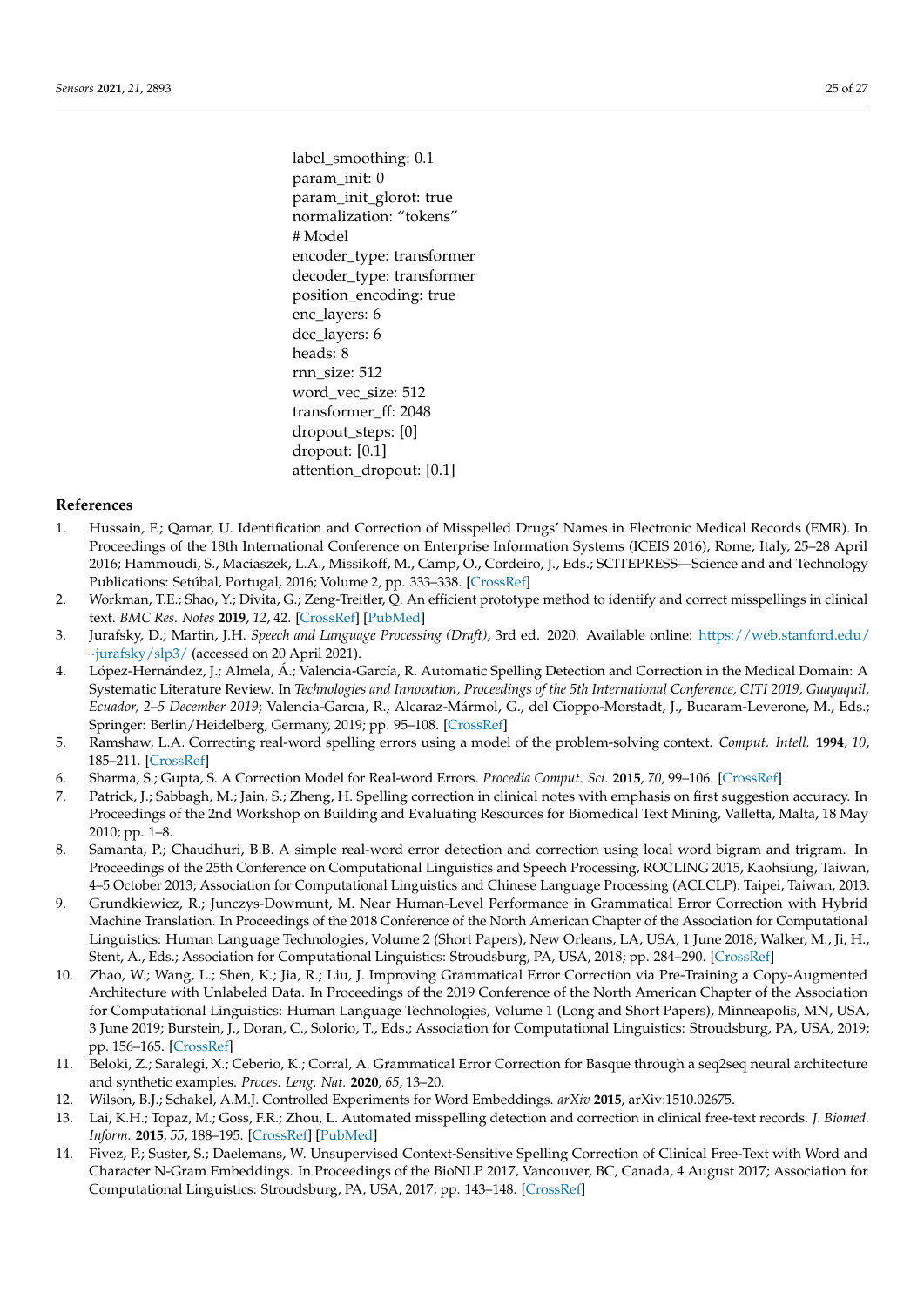- <span id="page-25-0"></span>15. Sutskever, I.; Vinyals, O.; Le, Q.V. Sequence to Sequence Learning with Neural Networks. In Proceedings of the Advances in Neural Information Processing Systems 27: Annual Conference on Neural Information Processing Systems 2014, Montreal, QC, Canada, 8–13 December 2014; Ghahramani, Z., Welling, M., Cortes, C., Lawrence, N.D., Weinberger, K.Q., Eds.; MIT Press: Cambridge, MA, USA, 2014; pp. 3104–3112.
- <span id="page-25-1"></span>16. Vaswani, A.; Shazeer, N.; Parmar, N.; Uszkoreit, J.; Jones, L.; Gomez, A.N.; Kaiser, L.; Polosukhin, I. Attention is All you Need. In Proceedings of the Advances in Neural Information Processing Systems 30: Annual Conference on Neural Information Processing Systems 2017, Long Beach, CA, USA, 4–9 December 2017; Guyon, I., von Luxburg, U., Bengio, S., Wallach, H.M., Fergus, R., Vishwanathan, S.V.N., Garnett, R., Eds.; MIT Press: Cambridge, MA, USA, 2017; pp. 5998–6008.
- <span id="page-25-2"></span>17. Peters, M.; Neumann, M.; Iyyer, M.; Gardner, M.; Clark, C.; Lee, K.; Zettlemoyer, L. Deep Contextualized Word Representations. In Proceedings of the 2018 Conference of the North American Chapter of the Association for Computational Linguistics: Human Language Technologies, Volume 1 (Long Papers), New Orleans, LA, USA, 1–6 June 2018; Walker, M., Ji, H., Stent, A., Eds.; Association for Computational Linguistics: Stroudsburg, PA, USA, 2018; pp. 2227–2237. [\[CrossRef\]](http://doi.org/10.18653/v1/N18-1202)
- <span id="page-25-3"></span>Devlin, J.; Chang, M.-W.; Lee, K.; Toutanova, K. BERT: Pre-training of Deep Bidirectional Transformers for Language Understanding. In Proceedings of the 2019 Conference of the North American Chapter of the Association for Computational Linguistics: Human Language Technologies, NAACL-HLT 2019, Minneapolis, MN, USA, 2–7 June 2019; Burstein, J., Doran, C., Solorio, T., Eds.; Volume 1 (Long and Short Papers). Association for Computational Linguistics: Stroudsburg, PA, USA, 2019; pp. 4171–4186. [\[CrossRef\]](http://doi.org/10.18653/v1/N19-1423)
- <span id="page-25-4"></span>19. Liu, Y.; Ott, M.; Goyal, N.; Du, J.; Joshi, M.; Chen, D.; Levy, O.; Lewis, M.; Zettlemoyer, L.; Stoyanov, V. RoBERTa: A Robustly Optimized BERT Pretraining Approach. *arXiv* **2019**, arXiv:1907.11692.
- <span id="page-25-5"></span>20. Bojanowski, P.; Grave, E.; Joulin, A.; Mikolov, T. Enriching Word Vectors with Subword Information. *Trans. Assoc. Comput. Linguist.* **2017**, *5*, 135–146. [\[CrossRef\]](http://doi.org/10.1162/tacl_a_00051)
- <span id="page-25-6"></span>21. Pennington, J.; Socher, R.; Manning, C. Glove: Global Vectors for Word Representation. In Proceedings of the 2014 Conference on Empirical Methods in Natural Language Processing (EMNLP), Doha, Qatar, 25 October 2014; Moschitti, A., Pang, B., Daelemans, W., Eds.; Association for Computational Linguistics: Stroudsburg, PA, USA, 2014; pp. 1532–1543. [\[CrossRef\]](http://doi.org/10.3115/v1/D14-1162)
- <span id="page-25-7"></span>22. Mikolov, T.; Chen, K.; Corrado, G.; Dean, J. Efficient Estimation of Word Representations in Vector Space. In Proceedings of the 1st International Conference on Learning Representations, ICLR 2013, Scottsdale, AZ, USA, 2–4 May 2013; Bengio, Y., LeCun, Y., Eds.; Workshop Track Proceedings. OpenReview: Amherst, MA, USA, 2013.
- <span id="page-25-8"></span>23. Yin, F.; Long, Q.; Meng, T.; Chang, K.-W. On the Robustness of Language Encoders against Grammatical Errors. In Proceedings of the 58th Annual Meeting of the Association for Computational Linguistics, Online, 5 July 2020; Jurafsky, D., Chai, J., Schluter, N., Tetreault, J.R., Eds.; Association for Computational Linguistics: Stroudsburg, PA, USA, 2020; pp. 3386–3403. [\[CrossRef\]](http://doi.org/10.18653/v1/2020.acl-main.310)
- <span id="page-25-9"></span>24. Alamri, M.; Teahan, W. Automatic Correction of Arabic Dyslexic Text. *Computers* **2019**, *8*, 19. [\[CrossRef\]](http://doi.org/10.3390/computers8010019)
- <span id="page-25-10"></span>25. Ferraro, G.; Nazar, R.; Alonso Ramos, M.; Wanner, L. Towards advanced collocation error correction in Spanish learner corpora. *Lang. Resour. Eval.* **2014**, *48*, 45–64. [\[CrossRef\]](http://doi.org/10.1007/s10579-013-9242-3)
- <span id="page-25-11"></span>26. Cho, K.; van Merrienboer, B.; Gulcehre, C.; Bahdanau, D.; Bougares, F.; Schwenk, H.; Bengio, Y. Learning Phrase Representations using RNN Encoder–Decoder for Statistical Machine Translation. In Proceedings of the 2014 Conference on Empirical Methods in Natural Language Processing (EMNLP), Doha, Qatar, 25 October 2014; Moschitti, A., Pang, B., Daelemans, W., Eds.; Association for Computational Linguistics: Stroudsburg, PA, USA, 2014; pp. 1724–1734. [\[CrossRef\]](http://doi.org/10.3115/v1/D14-1179)
- <span id="page-25-12"></span>27. Bahdanau, D.; Cho, K.; Bengio, Y. Neural Machine Translation by Jointly Learning to Align and Translate. *arXiv* **2015**, arXiv:1409.0473.
- <span id="page-25-13"></span>28. Reese, S.; Boleda, G.; Cuadros, M.; Padró, L.; Rigau, G. Wikicorpus: A Word-Sense Disambiguated Multilingual Wikipedia Corpus. In Proceedings of the International Conference on Language Resources and Evaluation, LREC 2010, Valletta, Malta, 17–23 May 2010; Calzolari, N., Choukri, K., Maegaard, B., Mariani, J., Odijk, J., Piperidis, S., Rosner, M., Tapias, D., Eds.; European Language Resources Association: Paris, France, 2010.
- <span id="page-25-14"></span>29. Atserias, J.; Casas, B.; Comelles, E.; González, M.; Padró, L.; Padró, M. FreeLing 1.3: Syntactic and semantic services in an open-source NLP library. In Proceedings of the Fifth International Conference on Language Resources and Evaluation, LREC 2006, Genoa, Italy, 22–28 May 2006; Calzolari, N., Choukri, K., Gangemi, A., Maegaard, B., Mariani, J., Odijk, J., Tapias, D., Eds.; European Language Resources Association (ELRA): Paris, France, 2006; pp. 2281–2286.
- <span id="page-25-15"></span>30. Agirre, E.; Soroa, A. Personalizing PageRank for Word Sense Disambiguation. In Proceedings of the EACL 2009 12th Conference of the European Chapter of the Association for Computational Linguistics, Athens, Greece, 30 March–3 April 2009; Lascarides, A., Gardent, C., Nivre, J., Eds.; The Association for Computer Linguistics: Stroudsburg, PA, USA, 2009; pp. 33–41.
- <span id="page-25-16"></span>31. Miranda-Escalada, A.; Gonzalez-Agirre, A.; Armengol-Estapé, J.; Krallinger, M. Overview of Automatic Clinical Coding: Annotations, Guidelines, and Solutions for non-English Clinical Cases at CodiEsp Track of CLEF eHealth 2020. In Proceedings of the Working Notes of CLEF 2020—Conference and Labs of the Evaluation Forum, Thessaloniki, Greece, 22–25 September 2020; Cappellato, L., Eickhoff, C., Ferro, N., Névéol, A., Eds.; CEUR-WS: Aachen, Germany, 2020; Volume 2696.